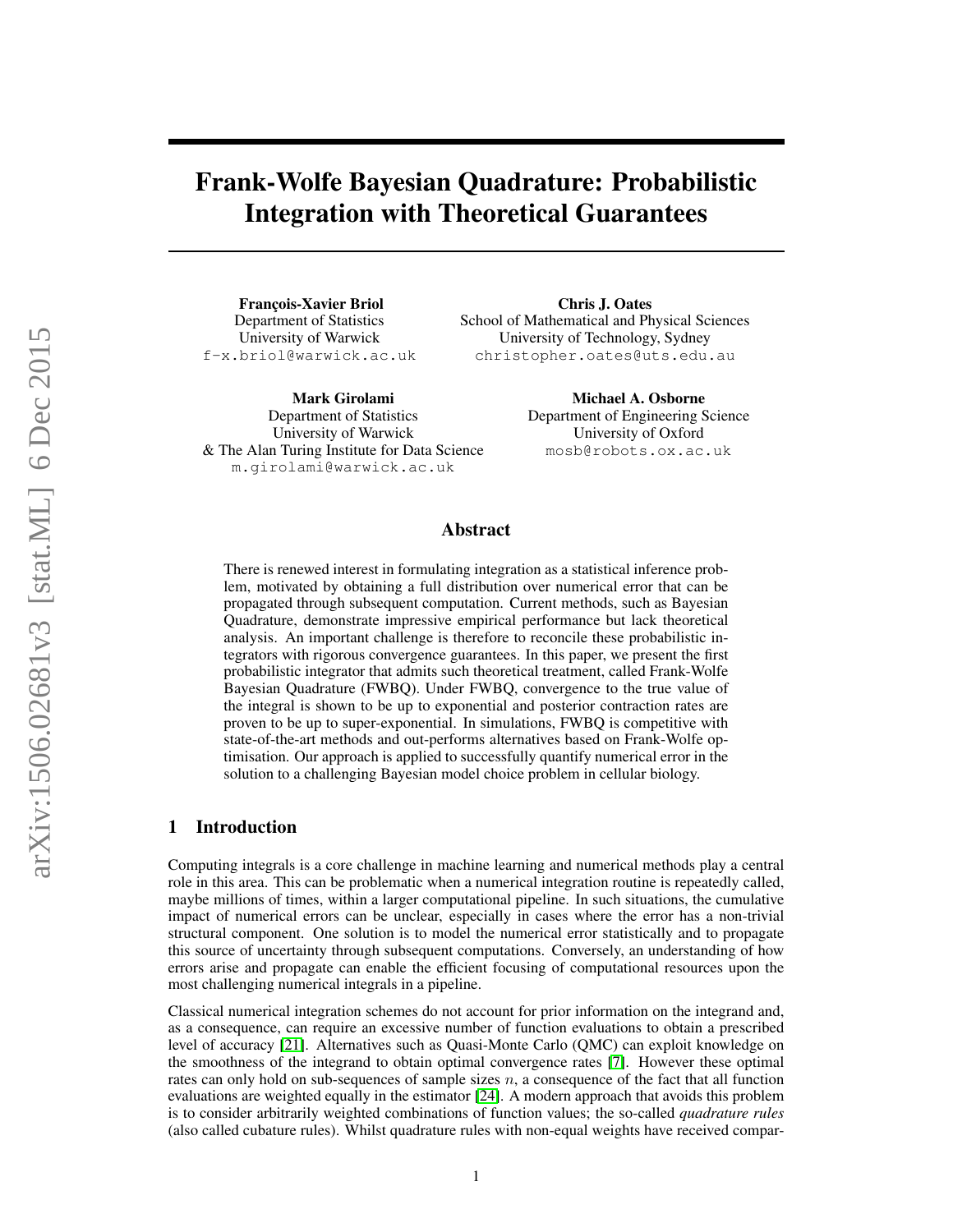atively little theoretical attention, it is known that the extra flexibility given by arbitrary weights can lead to extremely accurate approximations in many settings (see applications to image de-noising [\[3\]](#page-8-3) and mental simulation in psychology [\[13\]](#page-8-4)).

Probabilistic numerics, introduced in the seminal paper of [\[6\]](#page-8-5), aims at re-interpreting numerical tasks as inference tasks that are amenable to statistical analysis.<sup>[1](#page-1-0)</sup> Recent developments include probabilistic solvers for linear systems [\[14\]](#page-8-6) and differential equations [\[5,](#page-8-7) [28\]](#page-9-0). For the task of computing integrals, Bayesian Quadrature (BQ) [\[22\]](#page-8-8) and more recent work by [\[20\]](#page-8-9) provide probabilistic numerics methods that produce a full posterior distribution on the output of numerical schemes. One advantage of this approach is that we can propagate uncertainty through all subsequent computations to explicitly model the impact of numerical error [\[15\]](#page-8-10). Contrast this with chaining together classical error bounds; the result in such cases will typically be a weak bound that provides no insight into the error structure. At present, a significant shortcoming of these methods is the absence of theoretical results relating to rates of posterior contraction. This is unsatisfying and has likely hindered the adoption of probabilistic approaches to integration, since it is not clear that the induced posteriors represent a sensible quantification of the numerical error (by classical, frequentist standards).

This paper establishes convergence rates for a new probabilistic approach to integration. Our results thus overcome a key perceived weakness associated with probabilistic numerics in the quadrature setting. Our starting point is recent work by [\[2\]](#page-8-11), who cast the design of quadrature rules as a problem in convex optimisation that can be solved using the Frank-Wolfe (FW) algorithm. We propose a hybrid approach of [\[2\]](#page-8-11) with BQ, taking the form of a quadrature rule, that (i) carries a full probabilistic interpretation, (ii) is amenable to rigorous theoretical analysis, and (iii) converges orders-of-magnitude faster, empirically, compared with the original approaches in [\[2\]](#page-8-11). In particular, we prove that super-exponential rates hold for posterior contraction (concentration of the posterior probability mass on the true value of the integral), showing that the posterior distribution provides a sensible and effective quantification of the uncertainty arising from numerical error. The methodology is explored in simulations and also applied to a challenging model selection problem from cellular biology, where numerical error could lead to mis-allocation of expensive resources.

# 2 Background

#### 2.1 Quadrature and Cubature Methods

Let  $\mathcal{X} \subseteq \mathbb{R}^d$  be a measurable space such that  $d \in \mathbb{N}_+$  and consider a probability density  $p(x)$  defined with respect to the Lebesgue measure on  $X$ . This paper focuses on computing integrals of the form  $\int f(x)p(x)dx$  for a test function  $f: \mathcal{X} \to \mathbb{R}$  where, for simplicity, we assume f is square-integrable with respect to p(x). A *quadrature rule* approximates such integrals as a weighted sum of function values at some design points  $\{x_i\}_{i=1}^n \subset \mathcal{X}$ :

$$
\int_{\mathcal{X}} f(x)p(x)dx \approx \sum_{i=1}^{n} w_i f(x_i).
$$
 (1)

Viewing integrals as projections, we write  $p[f]$  for the left-hand side and  $\hat{p}[f]$  for the right-hand side, where  $\widetilde{p} = \sum_{i=1}^{n} w_i \delta(x_i)$  and  $\delta(x_i)$  is a Dirac measure at  $x_i$ . Note that  $\widetilde{p}$  may not be a probability distribution; in fact, weights  $\{w_i\}_{i=1}^n$  do not have to sum to one or be non-negative. Quadrature rules can be extended to multivariate functions  $f: \mathcal{X} \to \mathbb{R}^d$  by taking each component in turn.

There are many ways of choosing combinations  $\{x_i, w_i\}_{i=1}^n$  in the literature. For example, taking weights to be  $w_i = 1/n$  with points  $\{x_i\}_{i=1}^n$  drawn independently from the probability distribution  $p(x)$  recovers basic Monte Carlo integration. The case with weights  $w_i = 1/n$ , but with points chosen with respect to some specific (possibly deterministic) schemes includes kernel herding [\[4\]](#page-8-12) and Quasi-Monte Carlo (QMC) [\[7\]](#page-8-1). In Bayesian Quadrature, the points  $\{x_i\}_{i=1}^n$  are chosen to minimise a posterior variance, with weights  $\{w_i\}_{i=1}^n$  arising from a posterior probability distribution.

Classical error analysis for quadrature rules is naturally couched in terms of minimising the worstcase estimation error. Let H be a Hilbert space of functions  $f : \mathcal{X} \to \mathbb{R}$ , equipped with the inner

<span id="page-1-0"></span> $<sup>1</sup>A$  detailed discussion on probabilistic numerics and an extensive up-to-date bibliography can be found at</sup> <http://www.probabilistic-numerics.org>.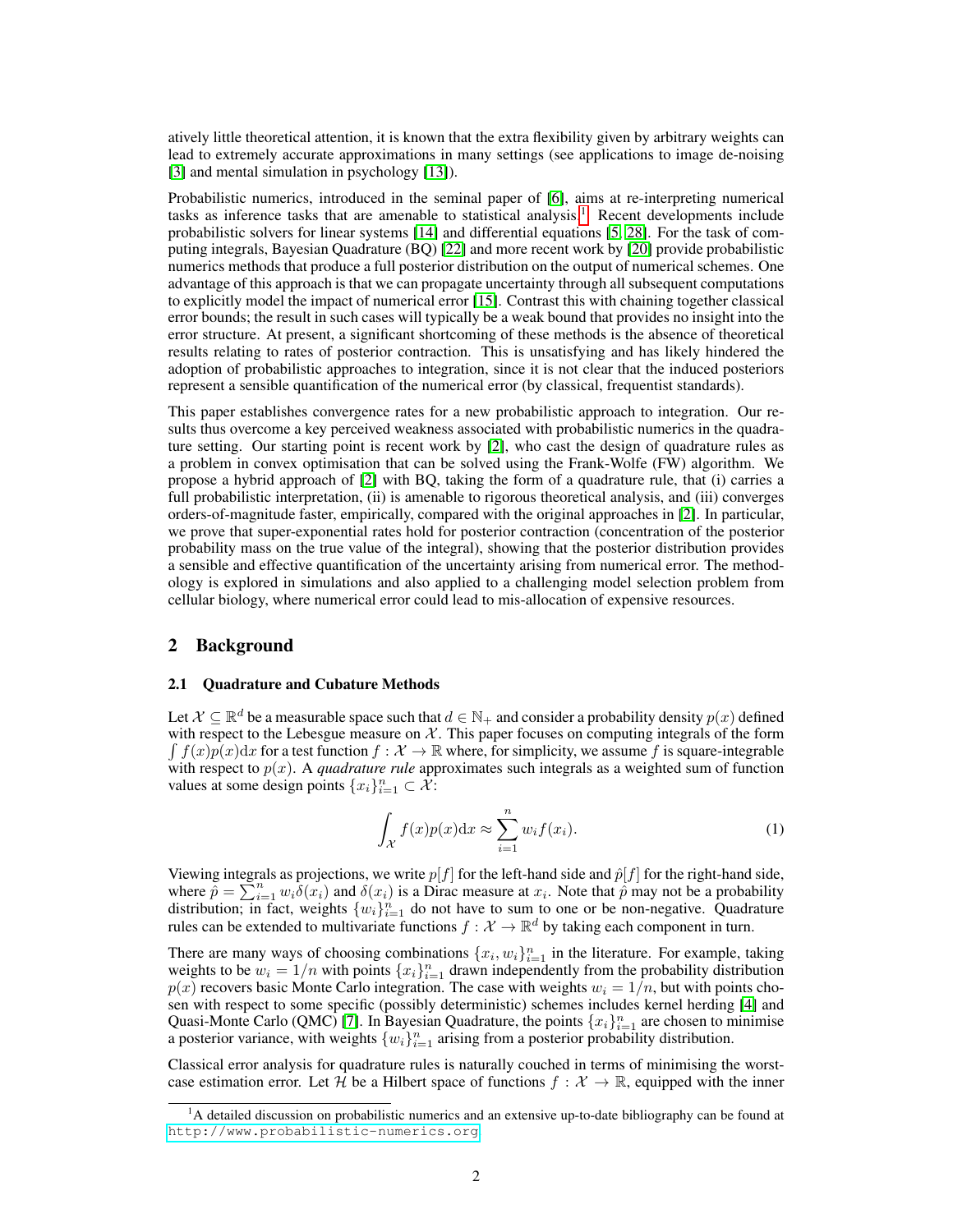product  $\langle \cdot, \cdot \rangle_H$  and associated norm  $\|\cdot\|_H$ . We define the *maximum mean discrepancy* (MMD) as:

$$
\text{MMD}(\{x_i, w_i\}_{i=1}^n) := \sup_{f \in \mathcal{H}: ||f||_{\mathcal{H}} = 1} |p[f] - \hat{p}[f]|.
$$
 (2)

The reader can refer to [\[29\]](#page-9-1) for conditions on  $H$  that are needed for the existence of the MMD. The rate at which the MMD decreases with the number of samples n is referred to as the 'convergence rate' of the quadrature rule. For Monte Carlo, the MMD decreases with the slow rate of  $\mathcal{O}_P(n^{-1/2})$ (where the subscript P specifies that the convergence is in probability). Let  $H$  be a RKHS with reproducing kernel  $k : \mathcal{X} \times \mathcal{X} \to \mathbb{R}$  and denote the corresponding canonical feature map by  $\Phi(x) =$  $k(\cdot, x)$ , so that the mean element is given by  $\mu_p(x) = p[\Phi(x)] \in \mathcal{H}$ . Then, following [\[29\]](#page-9-1)

$$
MMD(\{x_i, w_i\}_{i=1}^n) = \|\mu_p - \mu_{\hat{p}}\|_{\mathcal{H}}.
$$
\n(3)

This shows that to obtain low integration error in the RKHS  $H$ , one only needs to obtain a good approximation of its mean element  $\mu_p$  (as  $\forall f \in \mathcal{H}: p[f] = \langle f, \mu_p \rangle_{\mathcal{H}}$ ). Establishing theoretical results for such quadrature rules is an active area of research [\[1\]](#page-8-13).

#### <span id="page-2-1"></span>2.2 Bayesian Quadrature

Bayesian Quadrature (BQ) was originally introduced in [\[22\]](#page-8-8) and later revisited by [\[11,](#page-8-14) [12\]](#page-8-15) and [\[23\]](#page-8-16). The main idea is to place a functional prior on the integrand  $f$ , then update this prior through Bayes' theorem by conditioning on both samples  $\{x_i\}_{i=1}^n$  and function evaluations at those sample points  $\{f_i\}_{i=1}^n$  where  $f_i = f(x_i)$ . This induces a full posterior distribution over functions f and hence over the value of the integral  $p[f]$ . The most common implementation assumes a Gaussian Process (GP) prior  $f \sim \mathcal{GP}(0, k)$ . A useful property motivating the use of GPs is that linear projection preserves normality, so that the posterior distribution for the integral  $p[f]$  is also a Gaussian, characterised by its mean and covariance. A natural estimate of the integral  $p[f]$  is given by the mean of this posterior distribution, which can be compactly written as

$$
\hat{p}_{\text{BQ}}[f] = z^T K^{-1} \text{f}.\tag{4}
$$

where  $z_i = \mu_p(x_i)$  and  $K_{ij} = k(x_i, x_j)$ . Notice that this estimator takes the form of a quadrature rule with weights  $w^{BQ} = z^T K^{-1}$ . Recently, [\[27\]](#page-9-2) showed how specific choices of kernel and design points for BQ can recover classical quadrature rules. This begs the question of how to select design points  $\{x_i\}_{i=1}^n$ . A particularly natural approach aims to minimise the posterior uncertainty over the integral  $p[f]$ , which was shown in [\[16,](#page-8-17) Prop. 1] to equal:

<span id="page-2-0"></span>
$$
v_{\rm BQ}(\{x_i\}_{i=1}^n) = p[\mu_p] - z^T K^{-1} z = \rm{MMD}^2(\{x_i, w_i^{\rm BQ}\}_{i=1}^n). \tag{5}
$$

Thus, in the RKHS setting, minimising the posterior variance corresponds to minimising the worst case error of the quadrature rule. Below we refer to Optimal BQ (OBQ) as BQ coupled with design points  $\{x_i^{\text{OBQ}}\}_{i=1}^n$  chosen to globally minimise [\(5\)](#page-2-0). We also call Sequential BQ (SBQ) the algorithm that greedily selects design points to give the greatest decrease in posterior variance at each iteration. OBQ will give improved results over SBQ, but cannot be implemented in general, whereas SBQ is comparatively straight-forward to implement. There are currently no theoretical results establishing the convergence of either BQ, OBQ or SBQ.

*Remark:* [\(5\)](#page-2-0) is independent of observed function values f. As such, no active learning is possible in SBQ (i.e. surprising function values never cause a revision of a planned sampling schedule). This is not always the case: For example  $[12]$  approximately encodes non-negativity of f into BQ which leads to a dependence on f in the posterior variance. In this case sequential selection becomes an *active* strategy that outperforms batch selection in general.

#### 2.3 Deriving Quadrature Rules via the Frank-Wolfe Algorithm

Despite the elegance of BQ, its convergence rates have not yet been rigorously established. In brief, this is because  $\hat{p}_{BQ}[f]$  is an orthogonal projection of f onto the *affine* hull of  $\{\Phi(x_i)\}_{i=1}^n$ , rather than e.g. the *convex* hull. Standard results from the optimisation literature apply to bounded domains, but the affine hull is not bounded (i.e. the BQ weights can be arbitrarily large and possibly negative). Below we describe a solution to the problem of computing integrals recently proposed by [\[2\]](#page-8-11), based on the FW algorithm, that restricts attention to the (bounded) convex hull of  $\{\Phi(x_i)\}_{i=1}^n$ .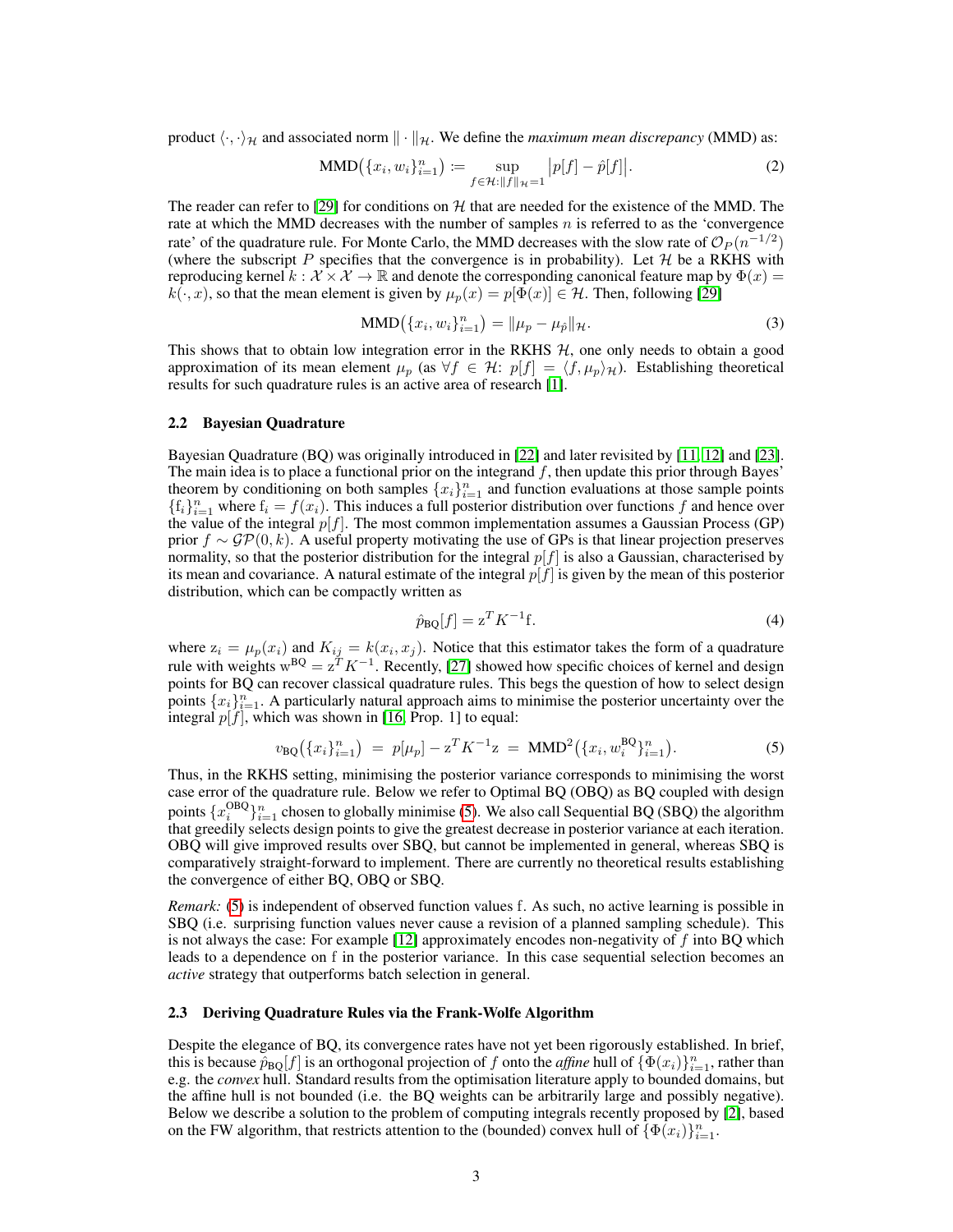<span id="page-3-0"></span>Algorithm 1 The Frank-Wolfe (FW) and Frank-Wolfe with Line-Search (FWLS) Algorithms.

**Require:** function *J*, initial state  $g_1 = \bar{g}_1 \in \mathcal{G}$  (and, for FW only: step-size sequence  $\{\rho_i\}_{i=1}^n$ ). 1: for  $i = 2, ..., n$  do

- 2: Compute  $\bar{g}_i = \operatorname{argmin}_{g \in \mathcal{G}} \langle g, (DJ)(g_{i-1}) \rangle_{\times}$
- 3: [For FWLS only, line search:  $\rho_i = \operatorname{argmin}_{\rho \in [0,1]} J((1 \rho)g_{i-1} + \rho \bar{g}_i)$ ]
- 4: Update  $g_i = (1 \rho_i)g_{i-1} + \rho_i \bar{g}_i$
- 5: end for

The Frank-Wolfe (FW) algorithm (Alg. [1\)](#page-3-0), also called the conditional gradient algorithm, is a convex optimization method introduced in [\[9\]](#page-8-18). It considers problems of the form  $\min_{q \in \mathcal{G}} J(q)$  where the function  $J: \mathcal{G} \to \mathbb{R}$  is convex and continuously differentiable. A particular case of interest in this paper will be when the domain  $\mathcal G$  is a compact and convex space of functions, as recently investigated in [\[17\]](#page-8-19). These assumptions imply the existence of a solution to the optimization problem.

At each iteration i, the FW algorithm computes a linearisation of the objective function  $J$  at the previous state  $g_{i-1} \in \mathcal{G}$  along its gradient  $(DJ)(g_{i-1})$  and selects an 'atom'  $\bar{g}_i \in \mathcal{G}$  that minimises the inner product a state g and  $(DJ)(g_{i-1})$ . The new state  $g_i \in G$  is then a convex combination of the previous state  $g_{i-1}$  and of the atom  $\bar{g}_i$ . This convex combination depends on a step-size  $\rho_i$  which is pre-determined and different versions of the algorithm may have different step-size sequences.

Our goal in quadrature is to approximate the mean element  $\mu_p$ . Recently [\[2\]](#page-8-11) proposed to frame integration as a FW optimisation problem. Here, the domain  $G \subseteq H$  is a space of functions and taking the objective function to be:

$$
J(g) = \frac{1}{2} ||g - \mu_p||_H^2.
$$
 (6)

This gives an approximation of the mean element and  $J$  takes the form of half the posterior variance (or the MMD<sup>2</sup>). In this functional approximation setting, minimisation of  $J$  is carried out over  $G = M$ , the marginal polytope of the RKHS H. The marginal polytope M is defined as the closure of the convex hull of  $\Phi(\mathcal{X})$ , so that in particular  $\mu_p \in \mathcal{M}$ . Assuming as in [\[18\]](#page-8-20) that  $\Phi(x)$  is uniformly bounded in feature space (i.e.  $\exists R > 0 : \forall x \in \mathcal{X}, \|\Phi(x)\|_{\mathcal{H}} \leq R$ ), then M is a closed and bounded set and can be optimised over.

In order to define the algorithm rigorously in this case, we introduce the Fréchet derivative of  $J$ , denoted DJ, such that for  $\mathcal{H}^*$  being the dual space of  $\mathcal{H}$ , we have the unique map  $DJ : \mathcal{H} \to \mathcal{H}^*$ such that for each  $g \in H$ ,  $(DJ)(g)$  is the function mapping  $h \in H$  to  $(DJ)(g)(h) = \langle g - \mu, h \rangle_H$ . We also introduce the bilinear map  $\langle \cdot, \cdot \rangle_{\times} : \mathcal{H} \times \mathcal{H}^* \to \mathbb{R}$  which, for  $F \in \mathcal{H}^*$  given by  $F(g) =$  $\langle g, f \rangle_{\mathcal{H}}$ , is the rule giving  $\langle h, F \rangle_{\mathcal{H}} = \langle h, f \rangle_{\mathcal{H}}$ .

A particular advantage of this method is that it leads to 'sparse' solutions which are linear combinations of the atoms  $\{\bar{g}_i\}_{i=1}^n$  [\[2\]](#page-8-11). In particular this provides a weighted estimate for the mean element:

$$
\hat{\mu}_{\text{FW}} := g_n = \sum_{i=1}^n \Big( \prod_{j=i+1}^n (1 - \rho_{j-1}) \rho_{i-1} \Big) \bar{g}_i := \sum_{i=1}^n w_i^{\text{FW}} \bar{g}_i,
$$
\n(7)

where by default  $\rho_0 = 1$  which leads to all  $w_i^{\text{FW}} \in [0, 1]$  when  $\rho_i = 1/(i+1)$ . A typical sequence of approximations to the mean element is shown in Fig. [1](#page-4-0) (left), demonstrating that the approximation quickly converges to the ground truth (in black). Since minimisation of a linear function can be restricted to extreme points of the domain, the atoms will be of the form  $\bar{g}_i = \Phi(x_i^{\text{FW}}) = k(\cdot, x_i^{\text{FW}})$ for some  $x_i^{\text{FW}} \in \mathcal{X}$ . The minimisation in g over G from step 2 in Algorithm [1](#page-3-0) therefore becomes a minimisation in x over  $\mathcal X$  and this algorithm therefore provides us design points. In practice, at each iteration *i*, the FW algorithm hence selects a design point  $x_i^{FW} \in \mathcal{X}$  which induces an atom  $\bar{g}_i$  and gives us an approximation of the mean element  $\mu_p$ . We denote by  $\hat{\mu}_{FW}$  this approximation after n iterations. Using the reproducing property, we can show that the FW estimate is a quadrature rule:

$$
\hat{p}_{\text{FW}}[f] \coloneqq \left\langle f, \hat{\mu}_{\text{FW}} \right\rangle_{\mathcal{H}} = \left\langle f, \sum_{i=1}^{n} w_i^{\text{FW}} \bar{g}_i \right\rangle_{\mathcal{H}} = \sum_{i=1}^{n} w_i^{\text{FW}} \left\langle f, k(\cdot, x_i^{\text{FW}}) \right\rangle_{\mathcal{H}} = \sum_{i=1}^{n} w_i^{\text{FW}} f(x_i^{\text{FW}}). \tag{8}
$$

The total computational cost for FW is  $\mathcal{O}(n^2)$ . An extension known as FW with Line Search (FWLS) uses a line-search method to find the optimal step size  $\rho_i$  at each iteration (see Alg. [1\)](#page-3-0).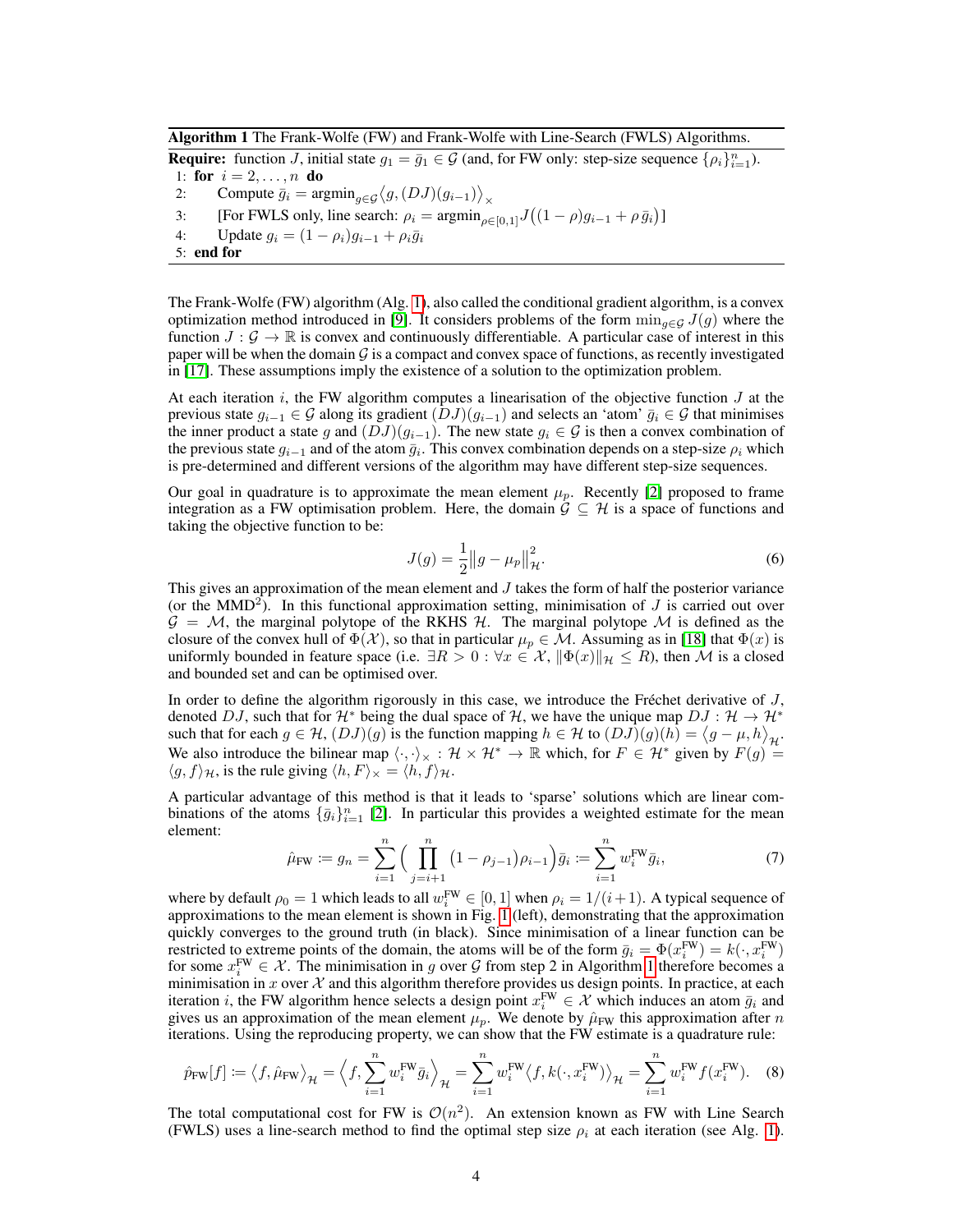

<span id="page-4-0"></span>Figure 1: *Left*: Approximations of the mean element  $\mu_p$  using the FWLS algorithm, based on  $n =$ 1, 2, 5, 10, 50 design points (purple, blue, green, red and orange respectively). It is not possible to distinguish between approximation and ground truth when  $n = 50$ . *Right*: Density of a mixture of 20 Gaussian distributions, displaying the first  $n = 25$  design points chosen by FW (red), FWLS (orange) and SBQ (green). Each method provides well-spaced design points in high-density regions. Most FW and FWLS design points overlap, partly explaining their similar performance in this case.

Once again, the approximation obtained by FWLS has a sparse expression as a convex combination of all the previously visited states and we obtain an associated quadrature rule. FWLS has theoretical convergence rates that can be stronger than standard versions of FW but has computational cost in  $\mathcal{O}(n^3)$ . The authors in [\[10\]](#page-8-21) provide a survey of FW-based algorithms and their convergence rates under different regularity conditions on the objective function and domain of optimisation.

*Remark:* The FW design points  $\{x_i^{\text{FW}}\}_{i=1}^n$  are generally not available in closed-form. We follow mainstream literature by selecting, at each iteration, the point that minimises the MMD over a finite collection of M points, drawn i.i.d from  $p(x)$ . The authors in [\[18\]](#page-8-20) proved that this approximation adds a  $\mathcal{O}(M^{-1/4})$  term to the MMD, so that theoretical results on FW convergence continue to apply provided that  $M(n) \to \infty$  sufficiently quickly. Appendix A provides full details. In practice, one may also make use of a numerical optimisation scheme in order to select the points.

# 3 A Hybrid Approach: Frank-Wolfe Bayesian Quadrature

To combine the advantages of a probabilistic integrator with a formal convergence theory, we propose Frank-Wolfe Bayesian Quadrature (FWBQ). In FWBQ, we first select design points  $\{x_i^{\text{FW}}\}_{i=1}^n$ using the FW algorithm. However, when computing the quadrature approximation, instead of using the usual FW weights  $\{w_i^{FW}\}_{i=1}^n$  we use instead the weights  $\{w_i^{BQ}\}_{i=1}^n$  provided by BQ. We denote this quadrature rule by  $\hat{p}_{FWBQ}$  and also consider  $\hat{p}_{FWLSBQ}$ , which uses FWLS in place of FW. As we show below, these hybrid estimators (i) carry the Bayesian interpretation of Sec. [2.2,](#page-2-1) (ii) permit a rigorous theoretical analysis, and (iii) out-perform existing FW quadrature rules by orders of magnitude in simulations. FWBQ is hence ideally suited to probabilistic numerics applications.

For these theoretical results we assume that f belongs to a finite-dimensional RKHS  $H$ , in line with recent literature [\[2,](#page-8-11) [10,](#page-8-21) [17,](#page-8-19) [18\]](#page-8-20). We further assume that X is a compact subset of  $\mathbb{R}^d$ , that  $p(x) > 0$  $\forall x \in \mathcal{X}$  and that k is continuous on  $\mathcal{X} \times \mathcal{X}$ . Under these hypotheses, Theorem [1](#page-4-1) establishes consistency of the posterior mean, while Theorem [2](#page-5-0) establishes contraction for the posterior distribution.

<span id="page-4-1"></span>**Theorem 1** (Consistency). *The posterior mean*  $\hat{p}_{\text{FWBO}}[f]$  *converges to the true integral*  $p[f]$  *at the following rates:*

$$
\left| p[f] - \hat{p}_{\text{FWBQ}}[f] \right| \leq MMD\left( \{x_i, w_i\}_{i=1}^n \right) \leq \left\{ \begin{array}{cc} \frac{2D^2}{R} n^{-1} & \text{for FWBQ} \\ \sqrt{2}D \exp(-\frac{R^2}{2D^2} n) & \text{for FWLSBQ} \end{array} \right. \tag{9}
$$

*where the FWBQ uses step-size*  $\rho_i = 1/(i+1)$ ,  $D \in (0,\infty)$  *is the diameter of the marginal polytope* M and  $R \in (0,\infty)$  gives the radius of the smallest ball of center  $\mu_p$  included in M.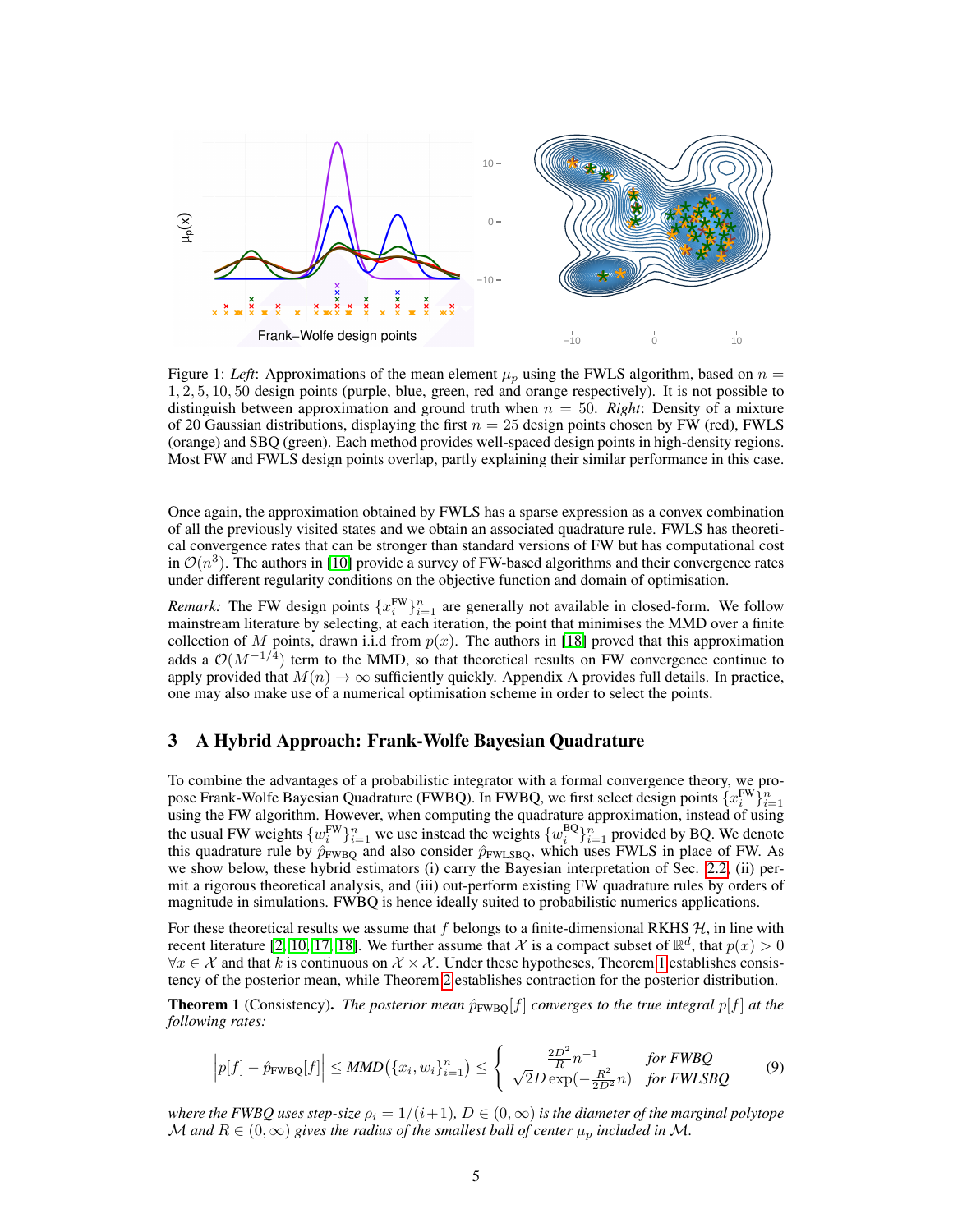Note that all the proofs of this paper can be found in Appendix B. An immediate corollary of The-orem [1](#page-4-1) is that FWLSBQ has an asymptotic error which is exponential in  $n$  and is therefore superior to that of any QMC estimator [\[7\]](#page-8-1). This is not a contradiction - recall that QMC restricts attention to uniform weights, while FWLSBQ is able to propose arbitrary weightings. In addition we highlight a robustness property: Even when the assumptions of this section do not hold, one still obtains atleast a rate  $\mathcal{O}_P(n^{-1/2})$  for the posterior mean using either FWBQ or FWLSBQ [\[8\]](#page-8-22).

*Remark*: The choice of kernel affects the convergence of the FWBQ method [\[15\]](#page-8-10). Clearly, we expect faster convergence if the function we are integrating is 'close' to the space of functions induced by our kernel. Indeed, the kernel specifies the geometry of the marginal polytope  $M$ , that in turn directly influences the rate constant  $R$  and  $D$  associated with FW convex optimisation.

Consistency is only a stepping stone towards our main contribution which establishes posterior contraction rates for FWBQ. Posterior contraction is important as these results justify, for the first time, the probabilistic numerics approach to integration; that is, we show that the *full* posterior distribution is a sensible quantification (at least asymptotically) of numerical error in the integration routine:

<span id="page-5-0"></span>**Theorem 2** (Contraction). Let  $S \subseteq \mathbb{R}$  be an open neighbourhood of the true integral  $p[f]$  and let  $\gamma = \inf_{r \in S^C} |r - p[f]| > 0$ . Then the posterior probability mass on  $S^c = \mathbb{R} \setminus S$  vanishes at a rate:

$$
\text{prob}(S^c) \leq \begin{cases} \frac{2\sqrt{2}D^2}{\sqrt{\pi}R\gamma}n^{-1}\exp\left(-\frac{\gamma^2R^2}{8D^4}n^2\right) & \text{for } FW\text{BQ} \\ \frac{2D}{\sqrt{\pi}\gamma}\exp\left(-\frac{R^2}{2D^2}n - \frac{\gamma^2}{2\sqrt{2}D}\exp\left(\frac{R^2}{2D^2}n\right)\right) & \text{for } FWLS\text{BQ} \end{cases} \tag{10}
$$

*where the FWBQ uses step-size*  $\rho_i = 1/(i+1)$ ,  $D \in (0, \infty)$  *is the diameter of the marginal polytope* M and  $R \in (0, \infty)$  gives the radius of the smallest ball of center  $\mu_p$  included in M.

The contraction rates are exponential for FWBQ and super-exponential for FWLBQ, and thus the two algorithms enjoy both a probabilistic interpretation and rigorous theoretical guarantees. A notable corollary is that OBQ enjoys the same rates as FWLSBQ, resolving a conjecture by Tony O'Hagan that OBQ converges exponentially [personal communication]:

Corollary. *The consistency and contraction rates obtained for FWLSBQ apply also to OBQ.*

# 4 Experimental Results

### 4.1 Simulation Study

To facilitate the experiments in this paper we followed  $[1, 2, 11, 18]$  $[1, 2, 11, 18]$  $[1, 2, 11, 18]$  $[1, 2, 11, 18]$  and employed an exponentiatedquadratic (EQ) kernel  $k(x, x') := \lambda^2 \exp(-\frac{1}{2\sigma^2} ||x - x'||_2^2)$ . This corresponds to an infinitedimensional RKHS, not covered by our theory; nevertheless, we note that all simulations are practically finite-dimensional due to rounding at machine precision. See Appendix E for a finitedimensional approximation using random Fourier features. EQ kernels are popular in the BQ literature as, when p is a mixture of Gaussians, the mean element  $\mu_p$  is analytically tractable (see Appendix C). Some other  $(p, k)$  pairs that produce analytic mean elements are discussed in [\[1\]](#page-8-13).

For this simulation study, we took  $p(x)$  to be a 20-component mixture of 2D-Gaussian distributions. Monte Carlo (MC) is often used for such distributions but has a slow convergence rate in  $\mathcal{O}_P(n^{-1/2})$ . FW and FWLS are known to converge more quickly and are in this sense preferable to MC [\[2\]](#page-8-11). In our simulations (Fig. [2,](#page-6-0) left), both our novel methods FWBQ and FWLSBQ decreased the MMD much faster than the FW/FWLS methods of [\[2\]](#page-8-11). Here, the same kernel hyper-parameters  $(\lambda, \sigma) = (1, 0.8)$  were employed for all methods to have a fair comparison. This suggests that the best quadrature rules correspond to elements *outside* the convex hull of  $\{\Phi(x_i)\}_{i=1}^n$ . Examples of those, including BQ, often assign negative weights to features (Fig. S1 right, Appendix D).

The principle advantage of our proposed methods is that they reconcile theoretical tractability with a fully probabilistic interpretation. For illustration, Fig. [2](#page-6-0) (right) plots the posterior uncertainty due to numerical error for a typical integration problem based on this  $p(x)$ . In-depth empirical studies of such posteriors exist already in the literature and the reader is referred to [\[3,](#page-8-3) [13,](#page-8-4) [22\]](#page-8-8) for details.

Beyond these theoretically tractable integrators, SBQ seems to give even better performance as *n* increases. An intuitive explanation is that SBQ picks  $\{x_i\}_{i=1}^n$  to minimise the MMD whereas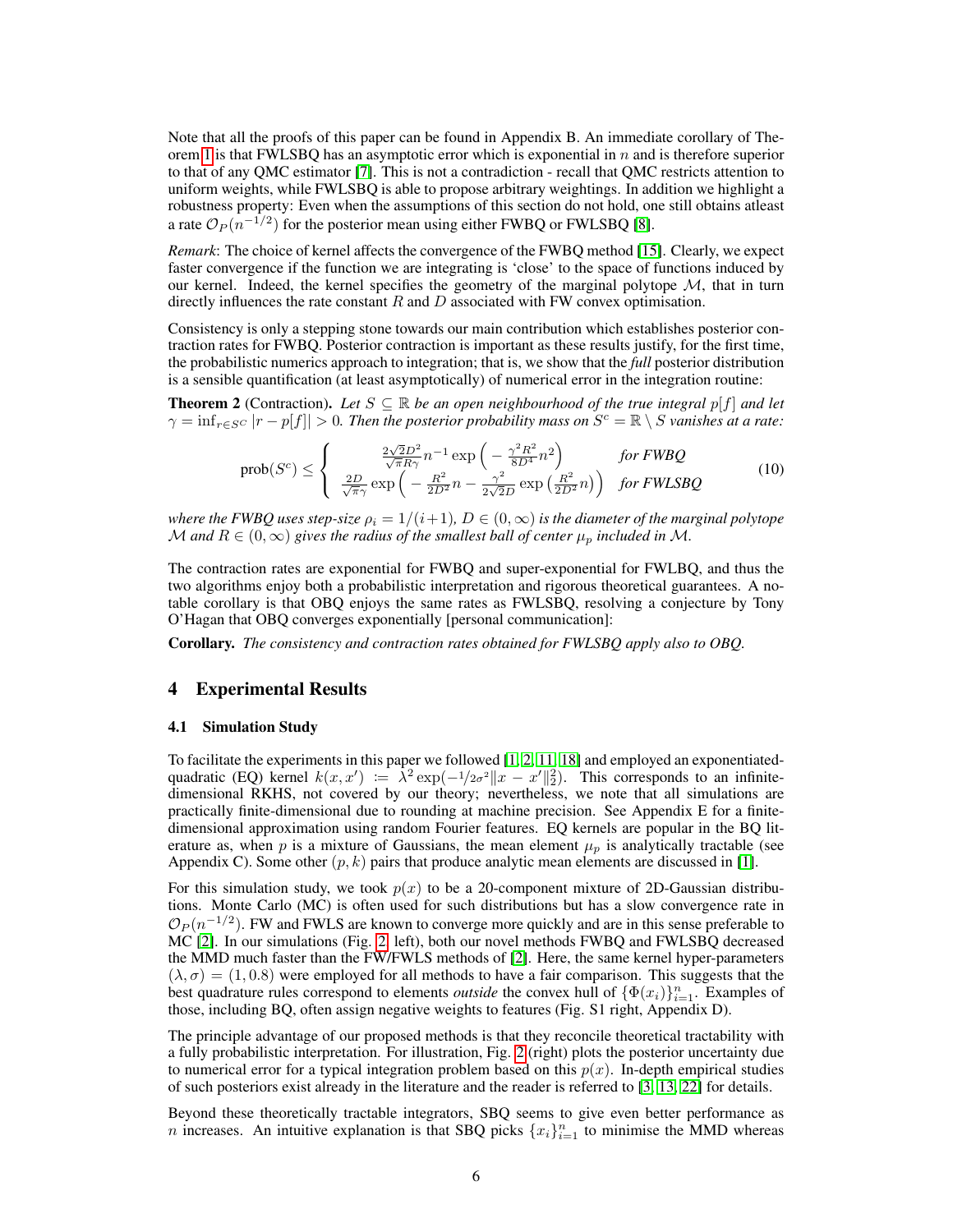

<span id="page-6-0"></span>Figure 2: Simulation study. Left: Plot of the worst-case integration error squared (MMD<sup>2</sup>). Both FWBQ and FWLSBQ are seen to outperform FW and FWLS, with SBQ performing best overall. *Right*: Integral estimates for FWLS and FWLSBQ for a function  $f \in H$ . FWLS converges more slowly and provides only a point estimate for a given number of design points. In contrast, FWLSBQ converges faster and provides a full probability distribution over numerical error shown shaded in orange (68% and 95% credible intervals). Ground truth corresponds to the dotted black line.

FWBQ and FWLSBQ only minimise an approximation of the MMD (its linearisation along DJ). In addition, the SBQ weights are optimal at each iteration, which is not true for FWBQ and FWLSBQ. We conjecture that Theorem [1](#page-4-1) and [2](#page-5-0) provide upper bounds on the rates of SBQ. This conjecture is partly supported by Fig. [1](#page-4-0) (right), which shows that SBQ selects similar design points to FW/FWLS (but weights them optimally). Note also that both FWBQ and FWLSBQ give very similar result. This is not surprising as FWLS has no guarantees over FW in infinite-dimensional RKHS [\[17\]](#page-8-19).

#### 4.2 Quantifying Numerical Error in a Proteomic Model Selection Problem

A topical bioinformatics application that extends recent work by [\[19\]](#page-8-23) is presented. The objective is to select among a set of candidate models  $\{M_i\}_{i=1}^m$  for protein regulation. This choice is based on a dataset  $D$  of protein expression levels, in order to determine a 'most plausible' biological hypothesis for further experimental investigation. Each  $M_i$  is specified by a vector of kinetic parameters  $\theta_i$  (full details in Appendix D). Bayesian model selection requires that these parameters are integrated out against a prior  $p(\theta_i)$  to obtain marginal likelihood terms  $L(M_i) = \int p(\mathcal{D}|\theta_i)p(\theta_i) d\theta_i$ . Our focus here is on obtaining the *maximum a posteriori* (MAP) model  $M_i$ , defined as the maximiser of the posterior model probability  $L(M_j)/\sum_{i=1}^m L(M_i)$  (where we have assumed a uniform prior over model space). Numerical error in the computation of each term  $L(M_i)$ , if unaccounted for, could cause us to return a model  $M_k$  that is different from the true MAP estimate  $M_j$  and lead to the mis-allocation of valuable experimental resources.

The problem is quickly exaggerated when the number  $m$  of models increases, as there are more opportunities for one of the  $L(M_i)$  terms to be 'too large' due to numerical error. In [\[19\]](#page-8-23), the number  $m$  of models was combinatorial in the number of protein kinases measured in a high-throughput assay (currently  $\sim 10^2$  but in principle up to  $\sim 10^4$ ). This led [\[19\]](#page-8-23) to deploy substantial computing resources to ensure that numerical error in each estimate of  $L(M_i)$  was individually controlled. Probabilistic numerics provides a more elegant and efficient solution: At any given stage, we have a fully probabilistic quantification of our uncertainty in each of the integrals  $L(M_i)$ , shown to be sensible both theoretically and empirically. This induces a full posterior distribution over numerical uncertainty in the location of the MAP estimate (i.e. 'Bayes all the way down'). As such we can determine, on-line, the precise point in the computational pipeline when numerical uncertainty near the MAP estimate becomes acceptably small, and cease further computation.

The FWBQ methodology was applied to one of the model selection tasks in [\[19\]](#page-8-23). In Fig. [3](#page-7-0) (left) we display posterior model probabilities for each of  $m = 352$  candidates models, where a low number  $(n = 10)$  of samples were used for each integral. (For display clarity only the first 50 models are shown.) In this low- $n$  regime, numerical error introduces a second level of uncertainty that we quantify by combining the FWBQ error models for all integrals in the computational pipeline; this is summarised by a box plot (rather than a single point) for each of the models (obtained by sampling - details in Appendix D). These box plots reveal that our estimated posterior model probabilities are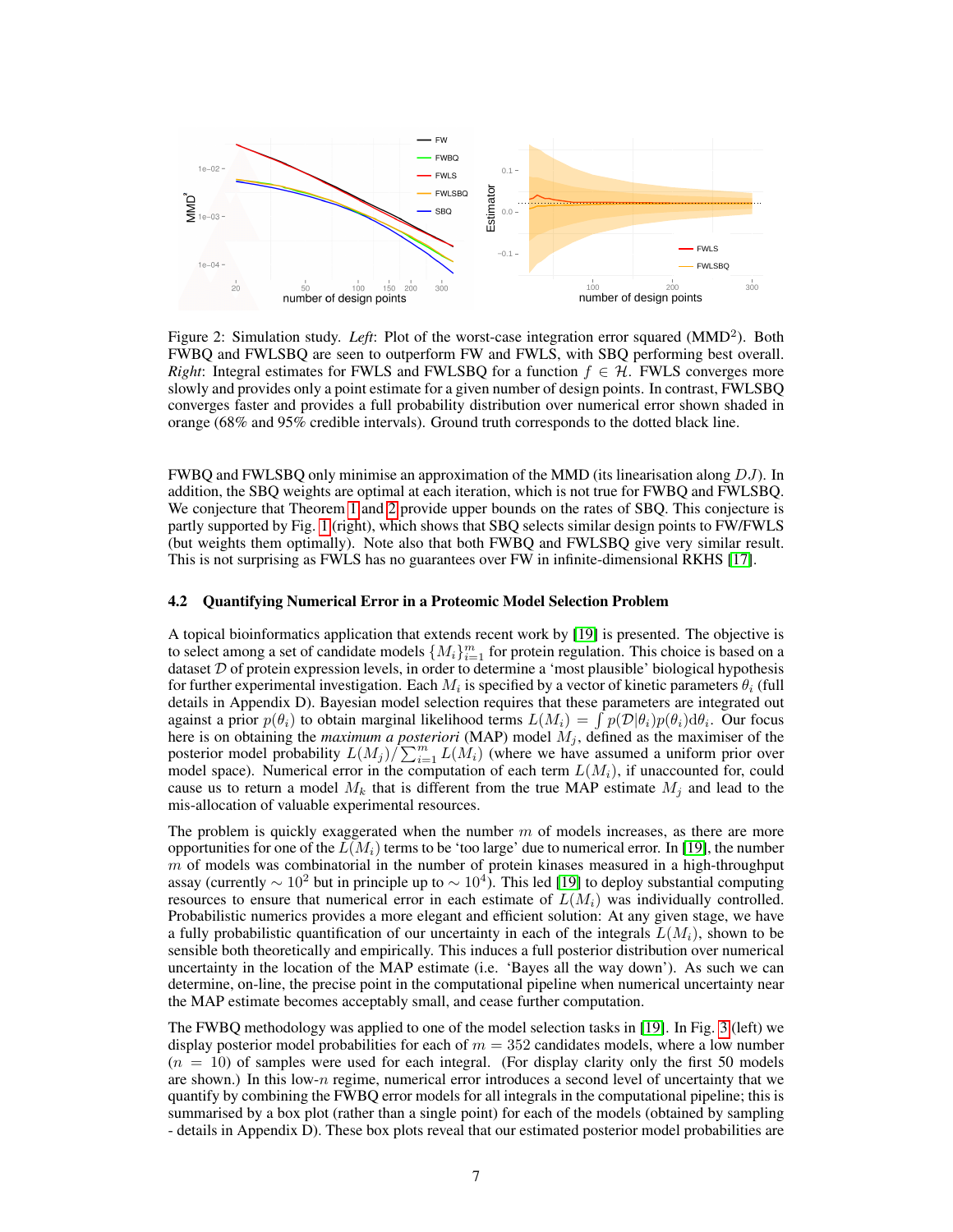

<span id="page-7-0"></span>Figure 3: Quantifying numerical error in a model selection problem. FWBQ was used to model the numerical error of each integral  $L(M_i)$  explicitly. For integration based on  $n = 10$  design points, FWBQ tells us that the computational estimate of the model posterior will be dominated by numerical error (left). When instead  $n = 100$  design points are used (right), uncertainty due to numerical error becomes much smaller (but not yet small enough to determine the MAP estimate).

completely dominated by numerical error. In contrast, when  $n$  is increased through 50, 100 and 200 (Fig. [3,](#page-7-0) right and Fig. S2), the uncertainty due to numerical error becomes negligible. At  $n = 200$ we can conclude that model 26 is the true MAP estimate and further computations can be halted. Correctness of this result was confirmed using the more computationally intensive methods in [\[19\]](#page-8-23).

In Appendix D we compared the relative performance of FWBQ, FWLSBQ and SBQ on this problem. Fig. S1 shows that the BQ weights reduced the MMD by orders of magnitude relative to FW and FWLS and that SBQ converged more quickly than both FWBQ and FWLSBQ.

# 5 Conclusions

This paper provides the first theoretical results for probabilistic integration, in the form of posterior contraction rates for FWBQ and FWLSBQ. This is an important step in the probabilistic numerics research programme [\[15\]](#page-8-10) as it establishes a theoretical justification for using the posterior distribution as a model for the numerical integration error (which was previously assumed [\[11,](#page-8-14) [12,](#page-8-15) [20,](#page-8-9) [23,](#page-8-16) [27,](#page-9-2) e.g.]). The practical advantages conferred by a fully probabilistic error model were demonstrated on a model selection problem from proteomics, where sensitivity of an evaluation of the MAP estimate was modelled in terms of the error arising from repeated numerical integration.

The strengths and weaknesses of BQ (notably, including scalability in the dimension d of  $\mathcal{X}$ ) are well-known and are inherited by our FWBQ methodology. We do not review these here but refer the reader to [\[22\]](#page-8-8) for an extended discussion. Convergence, in the classical sense, was proven here to occur exponentially quickly for FWLSBQ, which partially explains the excellent performance of BQ and related methods seen in applications [\[12,](#page-8-15) [23\]](#page-8-16), as well as resolving an open conjecture. As a bonus, the hybrid quadrature rules that we developed turned out to converge much faster in simulations than those in [\[2\]](#page-8-11), which originally motivated our work.

A key open problem for kernel methods in probabilistic numerics is to establish protocols for the practical elicitation of kernel hyper-parameters. This is important as hyper-parameters directly affect the scale of the posterior over numerical error that we ultimately aim to interpret. Note that this problem applies equally to BQ, as well as related quadrature methods [\[2,](#page-8-11) [11,](#page-8-14) [12,](#page-8-15) [20\]](#page-8-9) and more generally in probabilistic numerics [\[28\]](#page-9-0). Previous work, such as [\[13\]](#page-8-4), optimised hyper-parameters on a perapplication basis. Our ongoing research seeks automatic and general methods for hyper-parameter elicitation that provide good frequentist coverage properties for posterior credible intervals, but we reserve the details for a future publication.

## Acknowledgments

The authors are grateful for discussions with Simon Lacoste-Julien, Simo Särkkä, Arno Solin, Dino Sejdinovic, Tom Gunter and Mathias Cronjäger. FXB was supported by EPSRC [EP/L016710/1]. CJO was supported by EPSRC [EP/D002060/1]. MG was supported by EPSRC [EP/J016934/1], an EPSRC Established Career Fellowship, the EU grant [EU/259348] and a Royal Society Wolfson Research Merit Award.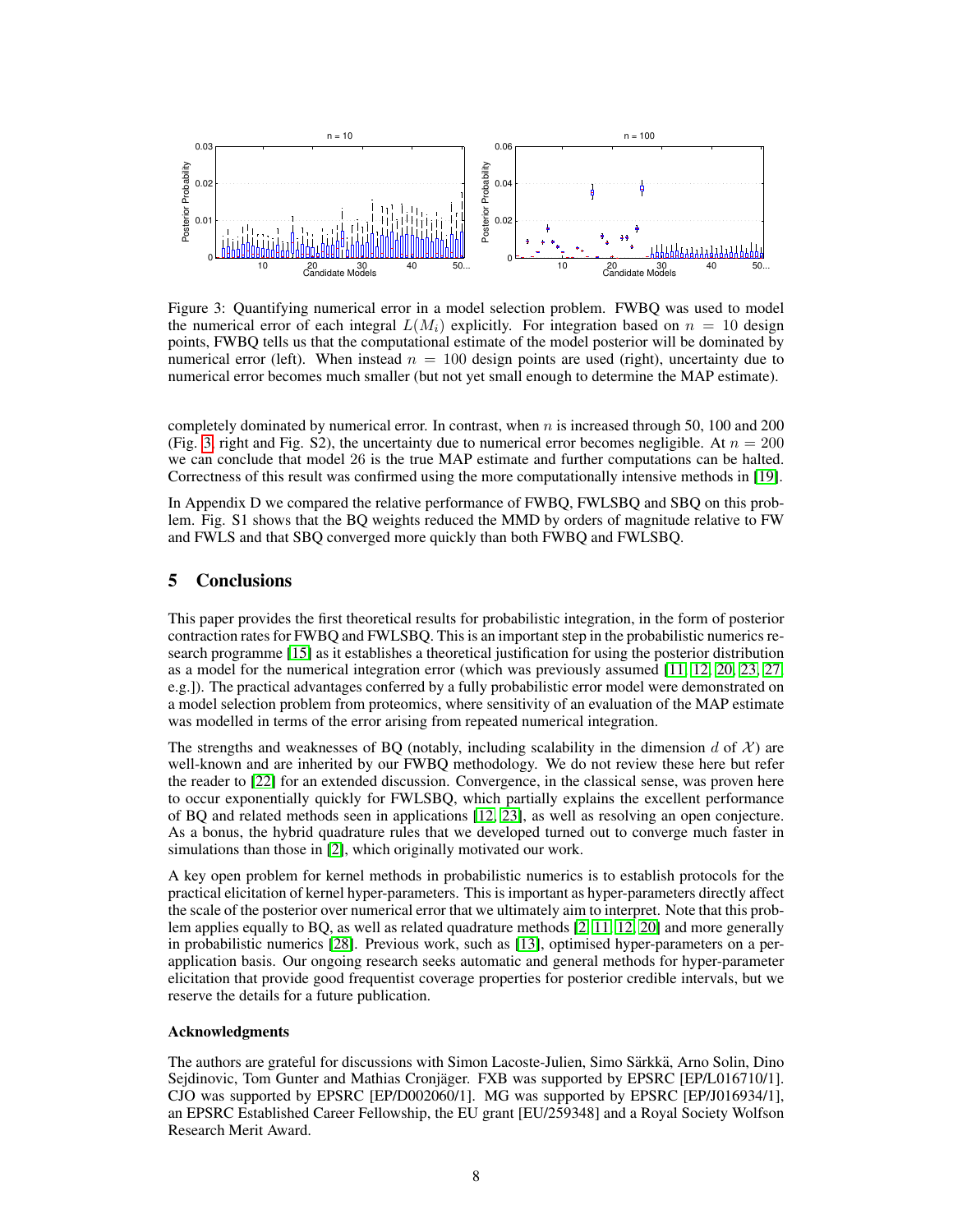# References

- <span id="page-8-13"></span>[1] F. Bach. On the Equivalence between Quadrature Rules and Random Features. *arXiv:1502.06800*, 2015.
- <span id="page-8-11"></span>[2] F. Bach, S. Lacoste-Julien, and G. Obozinski. On the Equivalence between Herding and Conditional Gradient Algorithms. In *Proceedings of the 29th International Conference on Machine Learning*, pages 1359–1366, 2012.
- <span id="page-8-3"></span>[3] Y. Chen, L. Bornn, N. de Freitas, M. Eskelin, J. Fang, and M. Welling. Herded Gibbs Sampling. *Journal of Machine Learning Research*, 2015. To appear.
- <span id="page-8-12"></span>[4] Y. Chen, M. Welling, and A. Smola. Super-Samples from Kernel Herding. In *Proceedings of the Conference on Uncertainty in Artificial Intelligence*, pages 109–116, 2010.
- <span id="page-8-7"></span>[5] P. Conrad, M. Girolami, S. Särkkä, A. Stuart, and K. Zygalakis. Probability Measures for Numerical Solutions of Differential Equations. *arXiv:1506.04592*, 2015.
- <span id="page-8-5"></span>[6] P. Diaconis. Bayesian Numerical Analysis. *Statistical Decision Theory and Related Topics IV*, pages 163–175, 1988.
- <span id="page-8-1"></span>[7] J. Dick and F. Pillichshammer. *Digital Nets and Sequences - Discrepancy Theory and Quasi-Monte Carlo Integration*. Cambridge University Press, 2010.
- <span id="page-8-22"></span>[8] J. C. Dunn. Convergence Rates for Conditional Gradient Sequences Generated by Implicit Step Length Rules. *SIAM Journal on Control and Optimization*, 18(5):473–487, 1980.
- <span id="page-8-18"></span>[9] M. Frank and P. Wolfe. An Algorithm for Quadratic Programming. *Naval Research Logistics Quarterly*, 3:95–110, 1956.
- <span id="page-8-21"></span>[10] D. Garber and E. Hazan. Faster Rates for the Frank-Wolfe Method over Strongly-Convex Sets. In *Proceedings of the 32nd International Conference on Machine Learning*, pages 541–549, 2015.
- <span id="page-8-14"></span>[11] Z. Ghahramani and C. Rasmussen. Bayesian Monte Carlo. In *Advances in Neural Information Processing Systems*, pages 489–496, 2003.
- <span id="page-8-15"></span>[12] T. Gunter, R. Garnett, M. Osborne, P. Hennig, and S. Roberts. Sampling for Inference in Probabilistic Models with Fast Bayesian Quadrature. In *Advances in Neural Information Processing Systems*, 2014.
- <span id="page-8-4"></span>[13] J.B. Hamrick and T.L. Griffiths. Mental Rotation as Bayesian Quadrature. In *NIPS 2013 Workshop on Bayesian Optimization in Theory and Practice*, 2013.
- <span id="page-8-6"></span>[14] P. Hennig. Probabilistic Interpretation of Linear Solvers. *SIAM Journal on Optimization*, 25:234–260, 2015.
- <span id="page-8-10"></span>[15] P. Hennig, M. Osborne, and M. Girolami. Probabilistic Numerics and Uncertainty in Computations. *Proceedings of the Royal Society A*, 471(2179), 2015.
- <span id="page-8-17"></span>[16] F. Huszar and D. Duvenaud. Optimally-Weighted Herding is Bayesian Quadrature. In *Uncertainty in Artificial Intelligence*, pages 377–385, 2012.
- <span id="page-8-19"></span>[17] M. Jaggi. Revisiting Frank-Wolfe: Projection-Free Sparse Convex Optimization. In *Proceedings of the 30th International Conference on Machine Learning*, volume 28, pages 427–435, 2013.
- <span id="page-8-20"></span>[18] S. Lacoste-Julien, F. Lindsten, and F. Bach. Sequential Kernel Herding : Frank-Wolfe Optimization for Particle Filtering. In *Proceedings of the 18th International Conference on Artificial Intelligence and Statistics*, pages 544–552, 2015.
- <span id="page-8-23"></span>[19] C.J. Oates, F. Dondelinger, N. Bayani, J. Korkola, J.W. Gray, and S. Mukherjee. Causal Network Inference using Biochemical Kinetics. *Bioinformatics*, 30(17):i468–i474, 2014.
- <span id="page-8-9"></span>[20] C.J. Oates, M. Girolami, and N. Chopin. Control Functionals for Monte Carlo Integration. *arXiv: 1410.2392*, 2015.
- <span id="page-8-0"></span>[21] A. O'Hagan. Monte Carlo is Fundamentally Unsound. *Journal of the Royal Statistical Society, Series D*, 36(2):247–249, 1984.
- <span id="page-8-8"></span>[22] A. O'Hagan. Bayes-Hermite Quadrature. *Journal of Statistical Planning and Inference*, 29:245–260, 1991.
- <span id="page-8-16"></span>[23] M. Osborne, R. Garnett, S. Roberts, C. Hart, S. Aigrain, and N. Gibson. Bayesian Quadrature for Ratios. In *Proceedings of the 15th International Conference on Artificial Intelligence and Statistics*, pages 832– 840, 2012.
- <span id="page-8-2"></span>[24] A. B. Owen. A Constraint on Extensible Quadrature Rules. *Numerische Mathematik*, pages 1–8, 2015.
- <span id="page-8-25"></span>[25] A. Rahimi and B. Recht. Random Features for Large-Scale Kernel Machines. *Advances in Neural Information Processings Systems*, 2007.
- <span id="page-8-24"></span>[26] C. Rasmussen and C.K.I. Williams. *Gaussian Processes for Machine Learning*. MIT Press, 2006.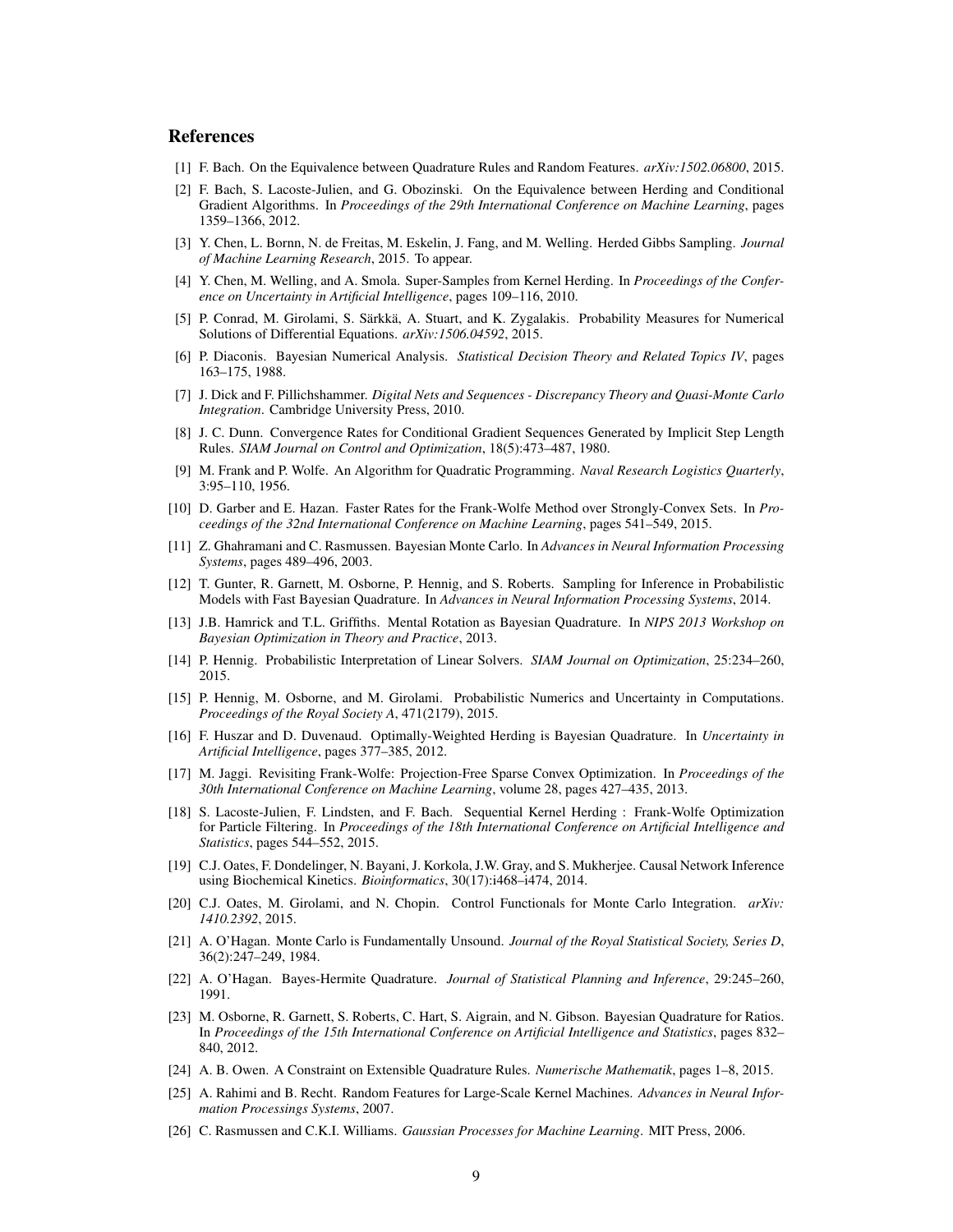- <span id="page-9-2"></span>[27] S. Särkkä, J. Hartikainen, L. Svensson, and F. Sandblom. On the Relation between Gaussian Process Quadratures and Sigma-Point Methods. *arXiv:1504.05994*, 2015.
- <span id="page-9-0"></span>[28] M. Schober, D. Duvenaud, and P. Hennig. Probabilistic ODE solvers with Runge-Kutta means. In *Advances in Neural Information Processing Systems 27*, pages 739–747, 2014.
- <span id="page-9-1"></span>[29] B. Sriperumbudur, A. Gretton, K. Fukumizu, B. Schölkopf, and G. Lanckriet. Hilbert Space Embeddings and Metrics on Probability Measures. *Journal of Machine Learning Research*, 11:1517–1561, 2010.
- <span id="page-9-3"></span>[30] R.A. Weinberg. *The Biology of Cancer*, volume 1. Garland Science, 2006.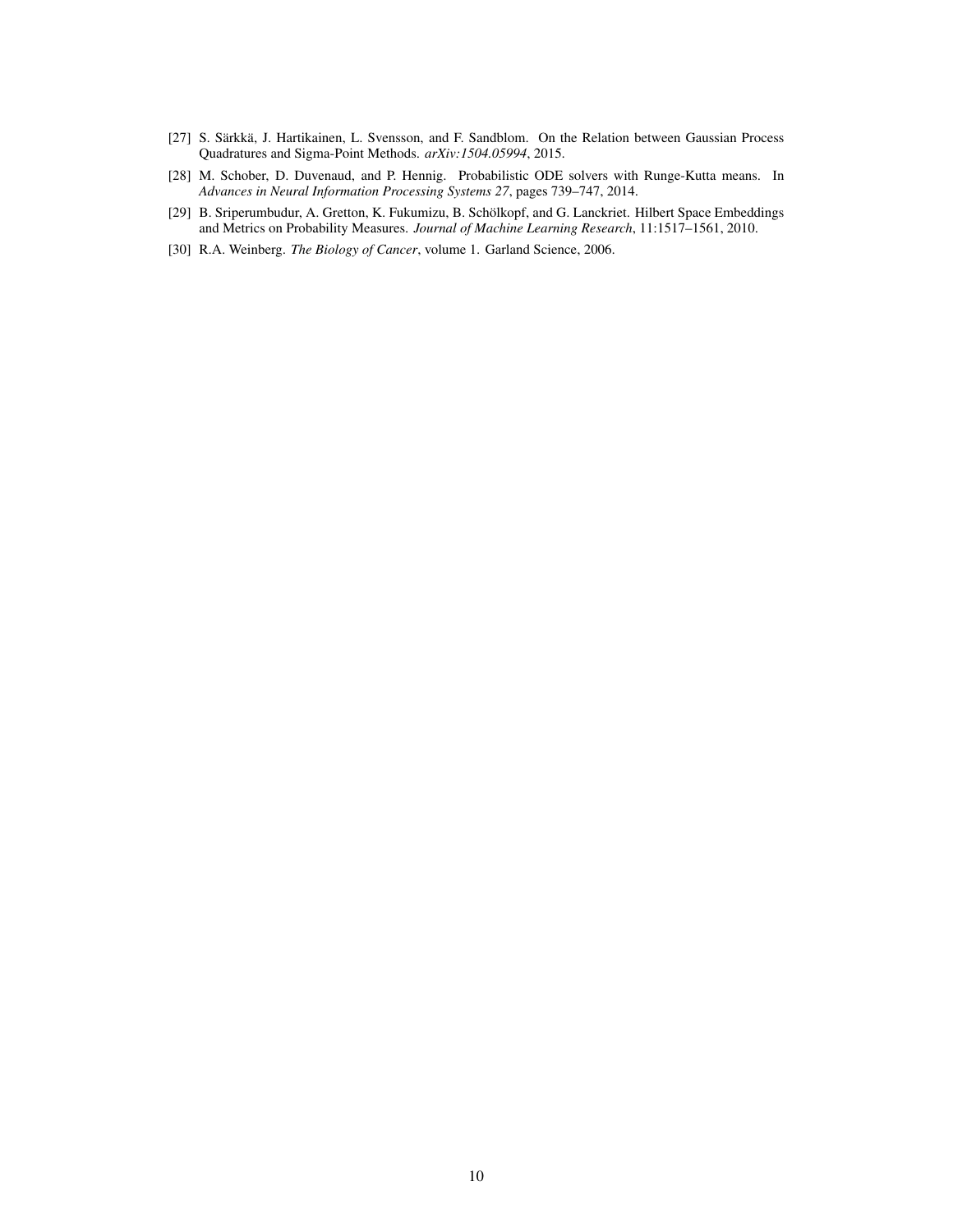# Supplementary Material

### Appendix A: Details for the FWBQ and FWLSBQ Algorithms

A high-level pseudo-code description for the Frank-Wolfe Bayesian Quadrature (FWBQ) algorithm is provided below.

<span id="page-10-0"></span>

|  |  | Algorithm 2 The Frank-Wolfe Bayesian Quadrature (FWBQ) Algorithm |  |  |  |  |  |  |
|--|--|------------------------------------------------------------------|--|--|--|--|--|--|
|  |  |                                                                  |  |  |  |  |  |  |

- **Require:** function f, reproducing kernel k, initial point  $x_0 \in \mathcal{X}$ .
- 1: Compute design points  $\left\{x_i^{\text{FW}}\right\}_{i=1}^n$  using the FW algorithm (Alg. 1).
- 2: Compute associated weights  $\left\{w_i^{\text{BQ}}\right\}_{i=1}^n$  using BQ (Eqn. 4).
- 3: Compute the posterior mean  $\hat{p}_{FWBQ}[f]$ , i.e. the quadrature rule with  $\{x_i^{FW}, w_i^{BQ}\}_{i=1}^n$ .
- 4: Compute the posterior variance  $v_{\text{BQ}}(\lbrace x_i^{\text{FW}} \rbrace_{i=1}^n)$  using BQ (Eqn. 5).
- 5: Return the full posterior  $\mathcal{N}(\hat{p}_{FWBQ}, v_{BQ}(\lbrace x_i^{FW} \rbrace_{i=1}^n))$  for the integral  $p[f]$ .

Frank-Wolfe Line-Search Bayesian Quadrature (FWLSBQ) is simply obtained by substituting the Frank-Wolfe algorithm with the Frank-Wolfe Line-Search algorithm. In this appendix, we derive all of the expressions necessary to implement both the FW and FWLS algorithms (for quadrature) in practice. All of the other steps can be derived from the relevant equations as highlighted in Algorithm [2](#page-10-0) above.

The FW/FWLS are both initialised by the user choosing a design point  $x_1^{\text{FW}}$ . This can be done either at random or by choosing a location which is known to have high probability mass under  $p(x)$ . The first approximation to  $\mu_p$  is therefore given by  $g_1 = k(\cdot, x_1^{\text{FW}})$ . The algorithm then loops over the next three steps to obtain new design points  $\{x_i^{\text{FW}}\}_{i=2}^n$ :

*Step 1) Obtaining the new Frank-Wolfe design points*  $x_{i+1}^{FW}$ .

At iteration *i*, the step consists of choosing the point  $\bar{x}_i^{\text{FW}}$ . Let  $\{w_l^{(i)}\}$  $\binom{i}{l}\}_{l=1}^{i-1}$  denote the Frank-Wolfe weights assigned to each of the previous design points  $\{x_i^{FW}\}_{i=1}^{i-1}$  at this new iteration, given that we choose  $x$  as our new design point. The choice of new design point is done by computing the derivative of the objective function  $J(g_{i-1})$  and finding the point  $x^*$  which minimises the inner product:

$$
\arg\min_{g \in \mathcal{G}} \langle g, (DJ)(g_{i-1}) \rangle_{\times} \tag{11}
$$

To do so, we need to obtain an equivalent expression of the minimisation of the linearisation of J (denoted  $DJ$ ) in terms of kernel values and evaluations of the mean element  $\mu_p$ . Since minimisation of a linear function can be restricted to extreme points of the domain, we have that

$$
\arg\min_{g\in\mathcal{G}} \langle g, (DJ)(g_{i-1}) \rangle_{\times} = \arg\min_{x\in\mathcal{X}} \langle \Phi(x), (DJ)(g_{i-1}) \rangle_{\times}.
$$
 (12)

Then using the definition of  $J$  we have:

$$
\arg\min_{x\in\mathcal{X}} \langle \Phi(x), (DJ)(g_{i-1}) \rangle_{\times} = \arg\min_{x\in\mathcal{X}} \langle \Phi(x), g_{i-1} - \mu_p \rangle_{\mathcal{H}},\tag{13}
$$

where

$$
\langle \Phi(x), g_{i-1} - \mu_p \rangle_{\mathcal{H}} = \langle \Phi(x), \sum_{l=1}^{i-1} w_l^{(i-1)} \Phi(x_l) - \mu_p \rangle_{\mathcal{H}}
$$
  

$$
= \sum_{i=1}^{i-1} w_l^{(i-1)} \langle \Phi(x), \Phi(x_l) \rangle_{\mathcal{H}} - \langle \Phi(x), \mu_p \rangle_{\mathcal{H}}
$$
(14)  

$$
= \sum_{l=1}^{i-1} w_l^{(i-1)} k(x, x_l) - \mu_p(x).
$$

Our new design point  $x_i^{\text{FW}}$  is therefore the point  $x^*$  which minimises this expression. Note that this equation may not be convex and may require us to make use of approximate methods to find the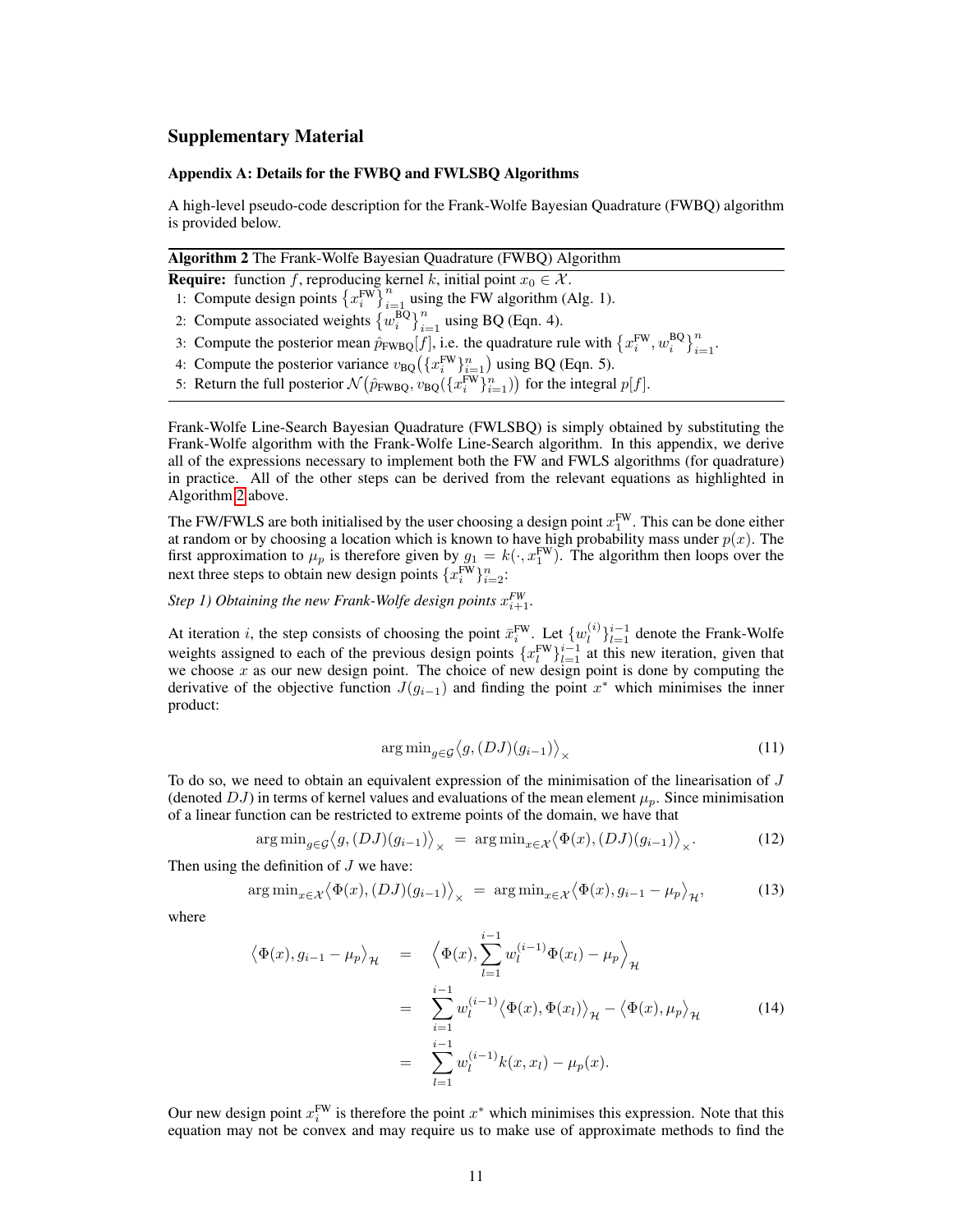minimum  $x^*$ . To do so, we sample M points (where M is large) independently from the distribution  $p$  and pick the sample which minimises the expression above. From [\[18\]](#page-8-20) this introduces an additive error term of size  $\mathcal{O}(M^{-1/4})$ , which does not impact our convergence analysis provided that M(n) vanishes sufficiently quickly. In all experiments we took  $M$  between 10, 000 and 50, 000 so that this error will be negligible.

It is important to note that sampling from  $p(x)$  is likely to not be the best solution to optimising this expression. One may, for example, be better off using any other optimisation method which does not require convexity (for example, Bayesian Optimization). However, we have used sampling as the result from [\[18\]](#page-8-20) discussed above allows us to have a theoretical upper bound on the error introduced.

*Step 2) Computing the Step-Sizes and Weights for the Frank-Wolfe and Frank-Wolfe Line-Search Algorithms.*

Computing the weights  $\{w_i^{(i)}\}$  $\binom{1}{l}_{l=1}^n$  assigned by the FW/FWLS algorithms to each of the design points is obtained using the equation:

$$
w_l^{(i)} = \prod_{j=l+1}^i (1 - \rho_{j-1}) \rho_{l-1}
$$
 (15)

Clearly, this expression depends on the choice of step-sizes  $\{\rho_l\}_{l=1}^i$ . In the case of the standard Frank-Wolfe algorithm, this step-size sequence is a an input from the algorithm and so computing the weights is straightforward. However, in the case of the Frank-Wolfe Line-Search algorithm, the choice of step-size is optimized at each iteration so that  $q_i$  minimises J the most.

In the case of computing integrals, this optimization step can actually be obtained analytically. This analytic expression will be given in terms of values of the kernel values and evaluations of the mean element.

First, from the definition of J

$$
J((1 - \rho)g_{i-1} + \rho \Phi(x_i)) = \frac{1}{2} \langle (1 - \rho)g_{i-1} + \rho \Phi(x_i) - \mu_p, (1 - \rho)g_{i-1} + \rho \Phi(x_i) - \mu_p \rangle_{\mathcal{H}}
$$
  
\n
$$
= \frac{1}{2} \Big[ (1 - \rho)^2 \langle g_{i-1}, g_{i-1} \rangle_{\mathcal{H}} + 2(1 - \rho) \rho \langle g_{i-1}, \Phi(x_i) \rangle_{\mathcal{H}}
$$
  
\n
$$
+ 2\rho^2 \langle \Phi(x_i), \Phi(x_i) \rangle_{\mathcal{H}} - 2(1 - \rho) \langle g_{i-1}, \mu_p \rangle_{\mathcal{H}}
$$
  
\n
$$
- 2\rho \langle \Phi(x_i), \mu_p \rangle_{\mathcal{H}} + \langle \mu_p, \mu_p \rangle_{\mathcal{H}} \Big].
$$
\n(16)

Taking the derivative of this expression with respect to  $\rho$ , we get:

$$
\frac{\partial J((1-\rho)g_{i-1}+\rho\Phi(x_i))}{\partial \rho} = \frac{1}{2}\Big[-2(1-\rho)\langle g_{i-1}, g_{i-1}\rangle_{\mathcal{H}} + 2(1-2\rho)\langle g_{i-1}, \Phi(x_i)\rangle_{\mathcal{H}} \n+ 2\rho\langle\Phi(x_i), \Phi(x_i)\rangle_{\mathcal{H}} + 2\langle g_{i-1}, \mu_p\rangle_{\mathcal{H}} - 2\langle\Phi(x_i), \mu_p\rangle_{\mathcal{H}}\Big] \n= \rho\Big[\langle g_{i-1}, g_{i-1}\rangle_{\mathcal{H}} - 2\langle g_{i-1}, \Phi(x_i)\rangle_{\mathcal{H}} + \langle\Phi(x_i), \Phi(x_i)\rangle_{\mathcal{H}} \n= \rho\big||g_{i-1} - \Phi(x_i)\big||_{\mathcal{H}}^2 - \langle g_{i-1} - \Phi(x_i), g_{i-1} - \mu_p\rangle_{\mathcal{H}}.
$$
\n(17)

Setting this derivative to zero gives us the following optimum:

$$
\rho^* = \frac{\left\langle g_{i-1} - \mu_p, g_{i-1} - \Phi(x_i) \right\rangle_{\mathcal{H}}}{\left\| g_{i-1} - \Phi(x_i) \right\|_{\mathcal{H}}^2}.
$$
\n(18)

Clearly, differentiating a second time with respect to  $\rho$  gives  $||g_{i-1}-\Phi(x_i)||_{\mathcal{H}}^2$ , which is non-negative and so  $\rho^*$  is a minimum. One can show using geometrical arguments about the marginal polytope M that  $\rho^*$  will be in [0, 1] [\[17\]](#page-8-19).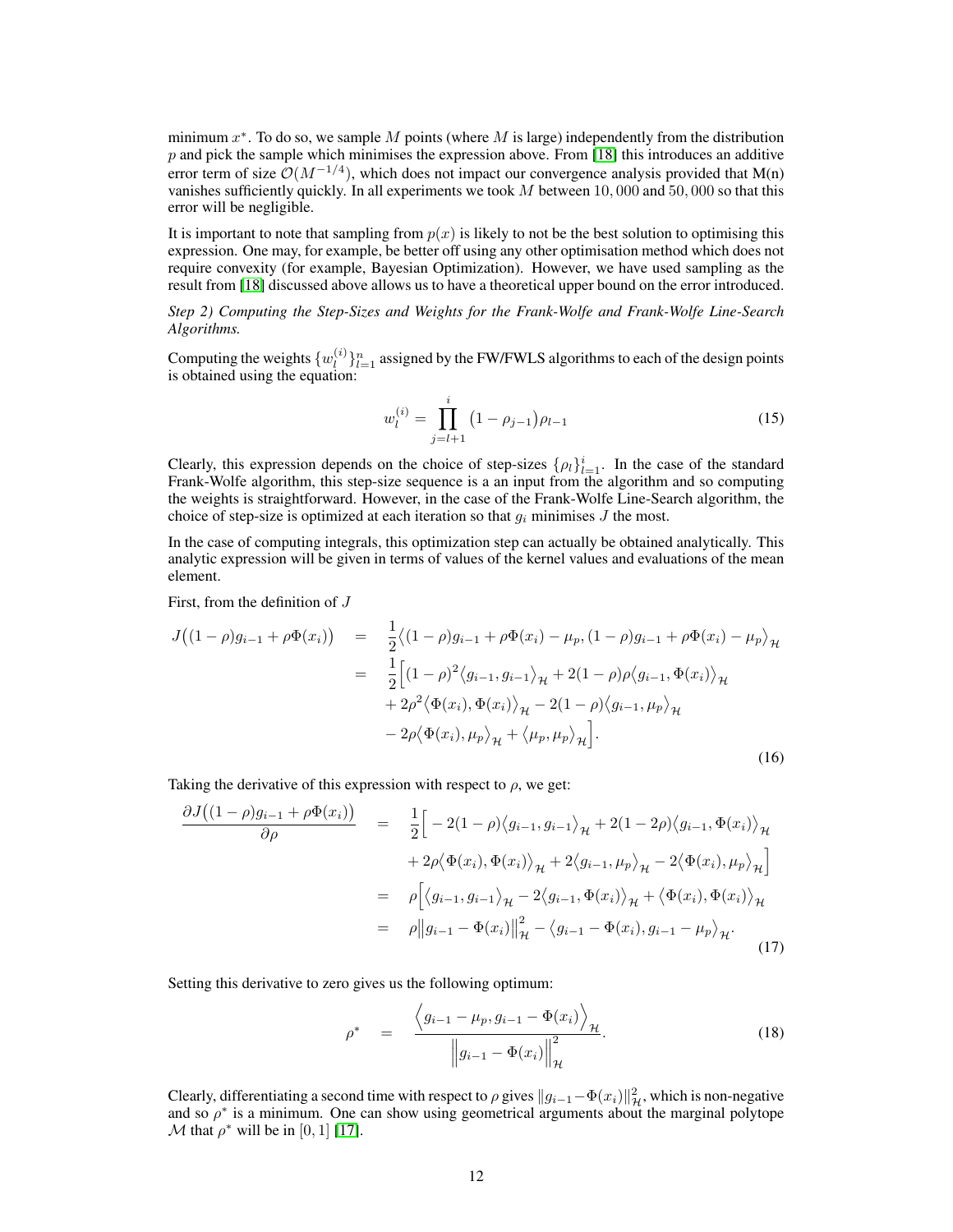The numerator of this line-search expression is

$$
\left\langle g_{i-1} - \mu_p, g_{i-1} - \Phi(x_i) \right\rangle_{\mathcal{H}} = \left\langle g_{i-1}, g_{i-1} \right\rangle_{\mathcal{H}} - \left\langle \mu_p, g_{i-1} \right\rangle_{\mathcal{H}} \n- \sum_{l=1}^{i-1} w_l^{(i-1)} k(x_l, x_i) + \mu_p(x_i) \n= \sum_{l=1}^{i-1} \sum_{m=1}^{i-1} w_l^{(i-1)} w_m^{(i-1)} k(x_l, x_m) \n- \sum_{l=1}^{i-1} w_l^{(i-1)} \left[ k(x_l, x_i) + \mu_p(x_l) \right] + \mu_p(x_i).
$$
\n(19)

Similarly the denominator is

$$
\|g_{i-1} - \Phi(x_i)\|_{\mathcal{H}}^2 = \langle g_{i-1} - \Phi(x_i), g_{i-1} - \Phi(x_i) \rangle_{\mathcal{H}} \n= \langle g_{i-1}, g_{i-1} \rangle_{\mathcal{H}} - 2 \langle g_{i-1}, \Phi(x_i) \rangle_{\mathcal{H}} + \langle \Phi(x_i), \Phi(x_i) \rangle_{\mathcal{H}} \n= \sum_{l=1}^{i-1} \sum_{m=1}^{i-1} w_l^{(i-1)} w_m^{(i-1)} k(x_l, x_m) - 2 \sum_{l=1}^{i-1} w_l^{(i-1)} k(x_l, x_i) + k(x_i, x_i).
$$
\n(20)

Clearly all expressions provided here can be vectorised for efficient computational implementation. *Step 3) Computing a new approximation of the mean element.*

The final step consists of updating the approximation of the mean element, which can be done directly by setting:

$$
g_i = (1 - \rho_i)g_{i-1} + \rho_i \bar{g}_i \tag{21}
$$

## Appendix B: Proofs of Theorems and Corollaries

**Theorem** (Consistency). *The posterior mean*  $\hat{p}_{\text{FWBO}}[f]$  *converges to the true integral*  $p[f]$  *at the following rates:*

$$
\left| p[f] - \hat{p}_{\text{FWBQ}}[f] \right| \leq MMD\left( \{x_i, w_i\}_{i=1}^n \right) \leq \left\{ \begin{array}{cc} \frac{2D^2}{R} n^{-1} & \text{for FWBQ} \\ \sqrt{2}D \exp(-\frac{R^2}{2D^2} n) & \text{for FWLSBQ} \end{array} \right.
$$

*where the FWBQ uses step-size*  $\rho_i = 1/(i+1)$ ,  $D \in (0,\infty)$  *is the diameter of the marginal polytope* M and  $R \in (0, \infty)$  gives the radius of the smallest ball of center  $\mu_p$  included in M.

*Proof.* The posterior mean in BQ is a Bayes estimator and so the MMD takes a minimax form [\[16\]](#page-8-17). In particular, the BQ weights perform no worse than the FW weights:

<span id="page-12-0"></span>
$$
\text{MMD}\Big(\big\{x_i^{\text{FW}}, w_i^{\text{BQ}}\big\}_{i=1}^n\Big) \ = \ \inf_{w \in \mathbb{R}^n} \text{MMD}\Big(\big\{x_i^{\text{FW}}, w_i\big\}_{i=1}^n\Big) \ \le \ \text{MMD}\Big(\big\{x_i^{\text{FW}}, w_i^{\text{FW}}\big\}_{i=1}^n\Big). \tag{22}
$$

Now, the values attained by the objective function J along the path  ${g_i}_{i=1}^n$  determined by the FW(/FWLS) algorithm can be expressed in terms of the MMD as follows:

<span id="page-12-1"></span>
$$
J(g_n) = \frac{1}{2} ||\hat{\mu}_{\text{FW}} - \mu_p||_{{\mathcal{H}}}^2 = \frac{1}{2} \text{MMD}^2 \left( \left\{ x_i^{\text{FW}}, w_i^{\text{FW}} \right\}_{i=1}^n \right). \tag{23}
$$

Combining [\(22\)](#page-12-0) and [\(23\)](#page-12-1) gives

$$
\left| p[f] - \hat{p}_{\text{FWBQ}}[f] \right| \le \text{MMD} \left( \left\{ x_i^{\text{FW}}, w_i^{\text{BQ}} \right\}_{i=1}^n \right) \left\| f \right\|_{\mathcal{H}} \le 2^{1/2} J^{1/2}(g_n), \tag{24}
$$

since  $||f||_{\mathcal{H}} \leq 1$ . To complete the proof we leverage recent analysis of the FW algorithm with steps  $\rho_i = 1/(n+1)$  and the FWLS algorithm. Specifically, from [\[2,](#page-8-11) Prop. 1] we have that:

$$
J(g_n) \le \begin{cases} \frac{2D^4}{R^2} n^{-2} & \text{for FW with step size } \rho_i = 1/(i+1) \\ D^2 \exp(-R^2 n/D^2) & \text{for FWLS} \end{cases}
$$
(25)

where  $D$  is the diameter of the marginal polytope  $M$  and  $R$  is the radius of the smallest ball centered at  $\mu_p$  included in M.  $\Box$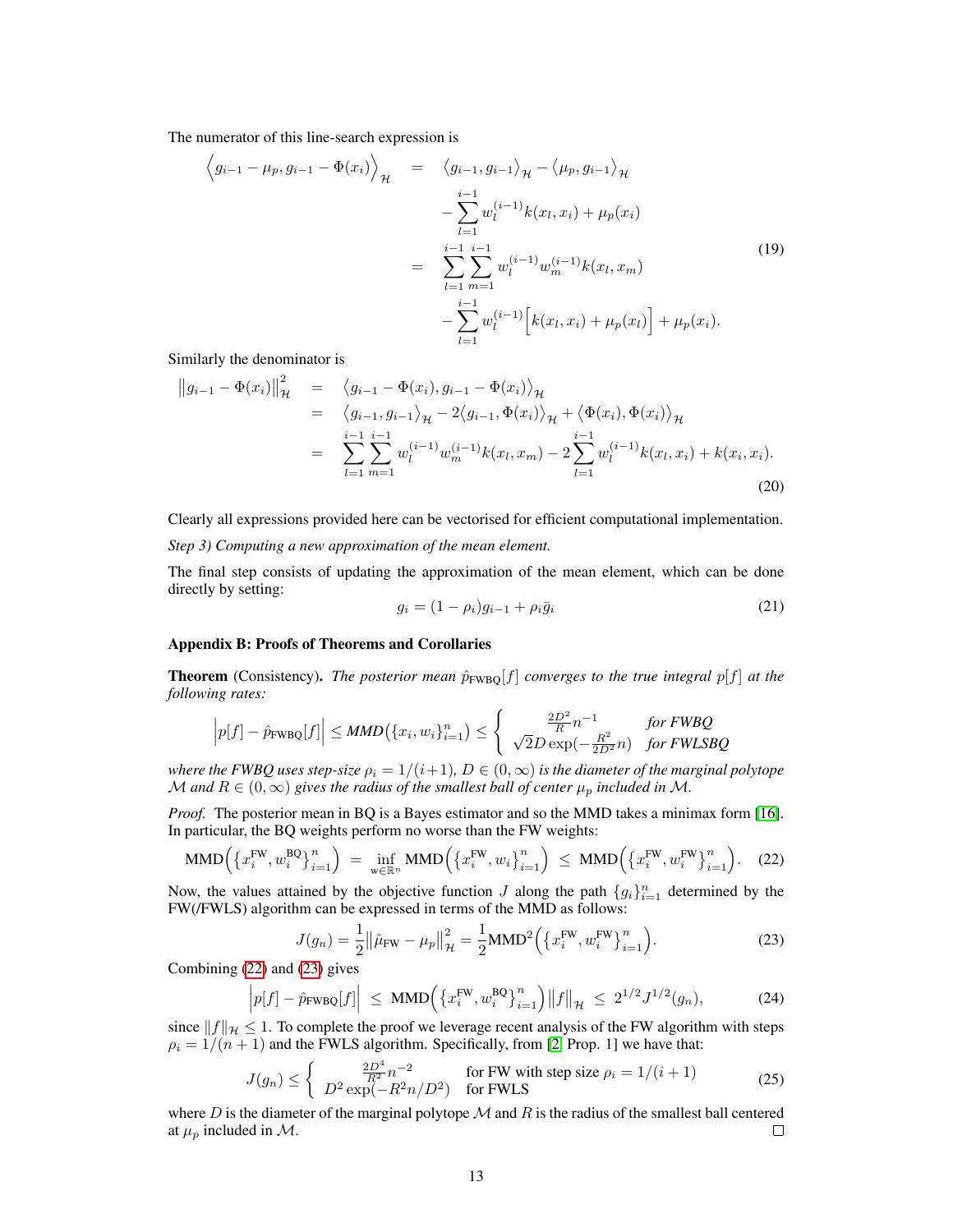**Theorem** (Contraction). Let  $S \subseteq \mathbb{R}$  be an open neighbourhood of the true integral  $p[f]$  and let  $\gamma = \inf_{r \in S^C} |r - p[f]| > 0$ . Then the posterior probability mass on  $S^c = \mathbb{R} \setminus S$  vanishes at a rate:

$$
\text{prob}(S^c) \leq \left\{ \begin{array}{cc} \frac{2\sqrt{2}D^2}{\sqrt{\pi}R\gamma}n^{-1}\exp\left(-\frac{\gamma^2R^2}{8D^4}n^2\right) & \text{for FWBQ, } \rho_i = 1/(i+1) \\ \frac{2D}{\sqrt{\pi}\gamma}\exp\left(-\frac{R^2}{2D^2}n - \frac{\gamma^2}{2\sqrt{2}D}\exp\left(\frac{R^2}{2D^2}n\right)\right) & \text{for FWLSBQ} \end{array} \right.
$$

*where*  $D \in (0,\infty)$  *is the diameter of the marginal polytope* M *and*  $R \in (0,\infty)$  *gives the radius of the smallest ball of center*  $\mu_p$  *included in* M.

*Proof.* We will obtain the posterior contraction rates of interest using the bounds on the MMD provided in the proof of Theorem 1. Given an open neighbourhood  $S \subseteq \mathbb{R}$  of  $p[f]$ , we have that the complement  $S^c = \mathbb{R} \setminus S$  is closed in  $\mathbb{R}$ . We assume without loss of generality that  $S^c \neq \emptyset$ , since the posterior mass on  $S^c$  is trivially zero when  $S^c = \emptyset$ . Since  $S^c$  is closed, the distance  $\gamma =$  $\inf_{r \in S^c} |r - p[f]| > 0$  is strictly positive. Denote the posterior distribution by  $\mathcal{N}(m_n, \sigma_n^2)$  where we have that  $m_n := \hat{p}_{FWBQ}[f]$  where  $\hat{p}_{FWBQ} = \sum_{i=1}^n w_i^{BQ} \delta(x_i^{FW})$  and  $\sigma_n := \text{MMD}(\{x_i^{FW}, w_i^{BQ}\}_{i=1}^n)$ . Directly from the supremum definition of the MMD we have:

<span id="page-13-0"></span>
$$
\left| p[f] - m_n \right| \le \sigma_n \|f\|_{\mathcal{H}}.
$$
\n(26)

Now the posterior probability mass on  $S<sup>c</sup>$  is given by

$$
M_n = \int_{S^c} \phi(r|m_n, \sigma_n) \mathrm{d}r,\tag{27}
$$

where  $\phi(r|m_n, \sigma_n)$  is the p.d.f. of the posterior normal distribution. By the definition of  $\gamma$  we get the upper bound:

$$
M_n \leq \int_{-\infty}^{p[f]-\gamma} \phi(r|m_n, \sigma_n) dr + \int_{p[f]+\gamma}^{\infty} \phi(r|m_n, \sigma_n) dr \qquad (28)
$$

$$
= 1 + \Phi\left(\underbrace{\frac{p[f] - m_n}{\sigma_n}}_{(*)} - \frac{\gamma}{\sigma_n}\right) - \Phi\left(\underbrace{\frac{p[f] - m_n}{\sigma_n}}_{(*)} + \frac{\gamma}{\sigma_n}\right). \tag{29}
$$

From [\(26\)](#page-13-0) we have that the terms ( $*$ ) are bounded by  $||f||_{\mathcal{H}} \leq 1 < \infty$  as  $\sigma_n \to 0$ , so that asymptotically we have:

<span id="page-13-1"></span>
$$
M_n \leq 1 + \Phi(-\gamma/\sigma_n) - \Phi(\gamma/\sigma_n) \tag{30}
$$

$$
= \operatorname{erfc}(\gamma/\sqrt{2}\sigma_n) \sim (\sqrt{2}\sigma_n/\sqrt{\pi}\gamma) \exp(-\gamma^2/2\sigma_n^2). \tag{31}
$$

Finally we may substitute the asymptotic results derived in the proof of Theorem 1 for the MMD  $\sigma_n$ into [\(31\)](#page-13-1) to complete the proof.  $\Box$ 

#### Corollary. *The consistency and contraction rates obtained for FWLSBQ apply also to OBQ.*

*Proof.* By definition, OBQ chooses samples that globally minimise the MMD and we can hence bound this quantity from above by the MMD of FWLSBQ:

$$
\text{MMD}\left(\left\{x_i^{\text{OBQ}}, w_i^{\text{BQ}}\right\}_{i=1}^n\right) = \inf_{\left\{x_i\right\}_{i=1}^n \in \mathcal{X}} \text{MMD}\left(\left\{x_i, w_i^{\text{BQ}}\right\}_{i=1}^n\right) \le \text{MMD}\left(\left\{x_i^{\text{FW}}, w_i^{\text{BQ}}\right\}_{i=1}^n\right). (32)
$$

Consistency and contraction follow from inserting this inequality into the above proofs.  $\Box$ 

#### Appendix C: Computing the Mean Element for the Simulation Study

We compute an expression for  $\mu_p(x) = \int_{-\infty}^{\infty} k(x, x') p(x') dx'$  in the case where k is an exponentiated-quadratic kernel with length scale hyper-parameter  $\sigma$ :

$$
k(x, x') := \lambda^2 \exp\left(\frac{-\sum_{i=1}^d (x_i - x_i')^2}{2\sigma^2}\right) = \lambda^2 (\sqrt{2\pi}\sigma)^d \phi\left(x | x', \Sigma_\sigma\right),\tag{33}
$$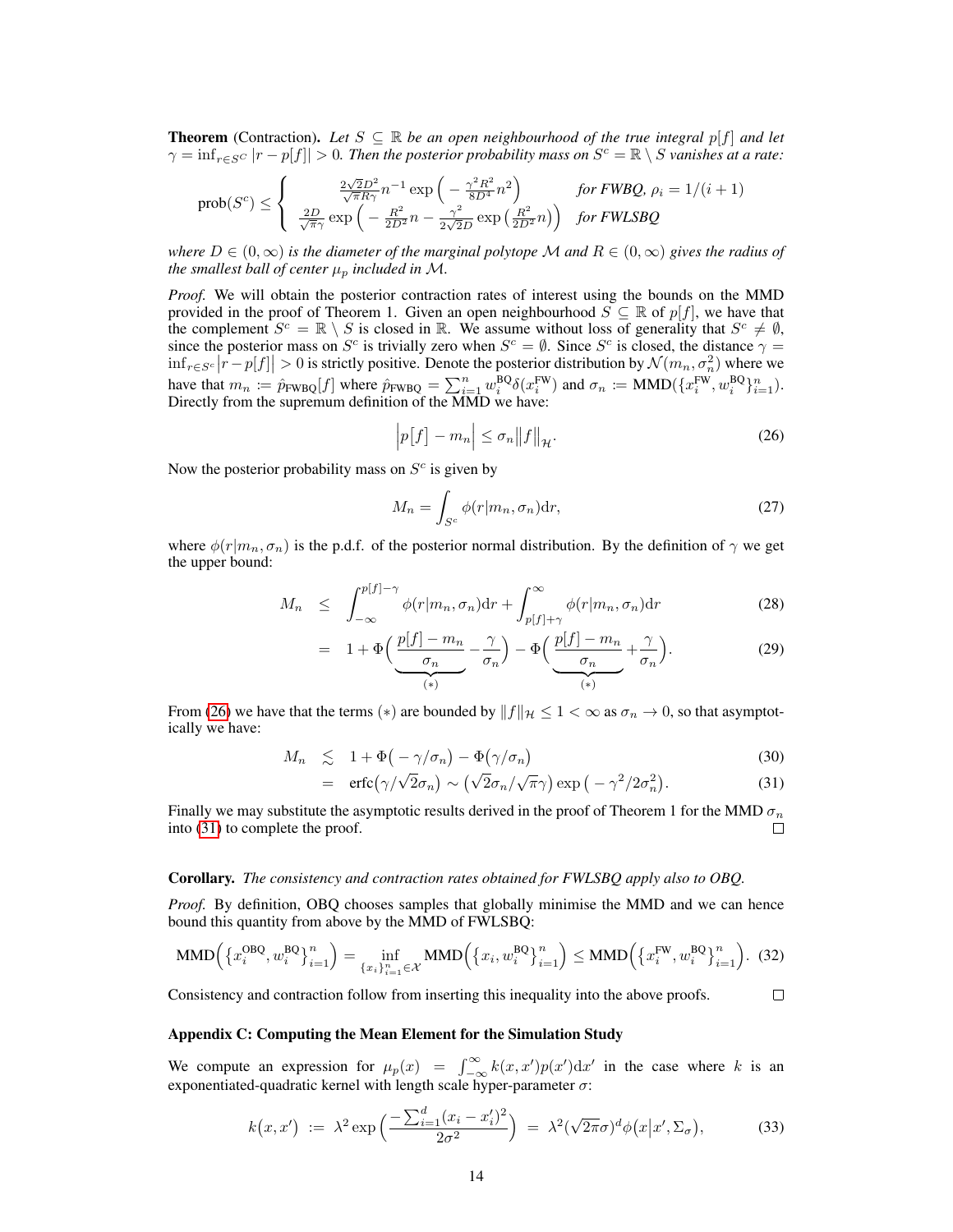where  $\Sigma_{\sigma}$  is a d-dimensional diagonal matrix with entries  $\sigma^2$ , and where  $p(x)$  is a mixture of ddimensional Gaussian distributions:

$$
p(x) = \sum_{l=1}^{L} \rho_l \phi(x|\mu_l, \Sigma_l). \tag{34}
$$

(Note that, in this section only,  $x_i$  denotes the *i*th component of the vector x.) Using properties of Gaussian distributions (see Appendix A.2 of [\[26\]](#page-8-24)) we obtain

$$
\mu_p(x) = \int_{-\infty}^{\infty} k(x, x')p(x')dx'
$$
  
\n
$$
= \int_{-\infty}^{\infty} \lambda^2(\sqrt{2\pi}\sigma)^d \phi(x'|x, \Sigma_{\sigma}) \times (\sum_{l=1}^{L} \rho_l \phi(x'|\mu_l, \Sigma_l))dx'
$$
  
\n
$$
= \lambda^2(\sqrt{2\pi}\sigma)^d \sum_{l=1}^{L} \rho_l \int_{-\infty}^{\infty} \phi(x'|x, \Sigma_{\sigma}) \times \phi(x'|\mu_l, \Sigma_l)dx'
$$
  
\n
$$
= \lambda^2(\sqrt{2\pi}\sigma)^d \sum_{l=1}^{L} \rho_l \int_{-\infty}^{\infty} a_l^{-1} \phi(x'|c_l, C_l)dx'
$$
  
\n
$$
= \lambda^2(\sqrt{2\pi}\sigma)^d \sum_{l=1}^{L} \rho_l a_l^{-1}.
$$
  
\n(35)

where we have:

$$
a_l^{-1} = (2\pi)^{-\frac{d}{2}} |\Sigma_{\sigma} + \Sigma_l|^{-\frac{1}{2}} \exp\big(-\frac{1}{2}(x-\mu_l)^T (\Sigma_{\sigma} + \Sigma_l)^{-1}(x-\mu_l)\big). \tag{36}
$$

This last expression is in fact itself a Gaussian distribution with probability density function  $\phi(x|\mu_l, \Sigma_l + \Sigma_{\sigma})$  and we hence obtain:

$$
\mu_p(x) \quad := \quad \lambda^2 \big(\sqrt{2\pi}\sigma\big)^d \sum_{l=1}^L \rho_l \; \phi\big(x|\mu_l, \Sigma_l + \Sigma_\sigma\big). \tag{37}
$$

Finally, we once again use properties of Gaussians to obtain

$$
\int_{-\infty}^{\infty} \mu_p(x) p(x) dx = \int_{-\infty}^{\infty} \left[ \lambda^2 (\sqrt{2\pi}\sigma)^d \sum_{l=1}^{L} \rho_l \phi(x|\mu_l, \Sigma_l + \Sigma_{\sigma}) \right]
$$
  
\n
$$
\times \left[ \sum_{m=1}^{L} \rho_m \phi(x|\mu_m, \Sigma_m) \right] dx
$$
  
\n
$$
= \lambda^2 (\sqrt{2\pi}\sigma)^d \sum_{l=1}^{L} \sum_{m=1}^{L} \rho_l \rho_m \int_{-\infty}^{\infty} \phi(x|\mu_l, \Sigma_l + \Sigma_{\sigma}) \phi(x|\mu_m, \Sigma_m) dx
$$
  
\n
$$
= \lambda^2 (\sqrt{2\pi}\sigma)^d \sum_{l=1}^{L} \sum_{m=1}^{L} \rho_l \rho_m a_{lm}^{-1}
$$
  
\n
$$
= \lambda^2 (\sqrt{2\pi}\sigma)^d \sum_{l=1}^{L} \sum_{m=1}^{L} \rho_l \rho_m \phi(\mu_l|\mu_m, \Sigma_l + \Sigma_m + \Sigma_{\sigma}).
$$
  
\n(38)

Other combinations of kernel  $k$  and density  $p$  that give rise to an analytic mean element can be found in the references of [\[1\]](#page-8-13).

## Appendix D: Details of the Application to Proteomics Data

*Description of the Model Choice Problem*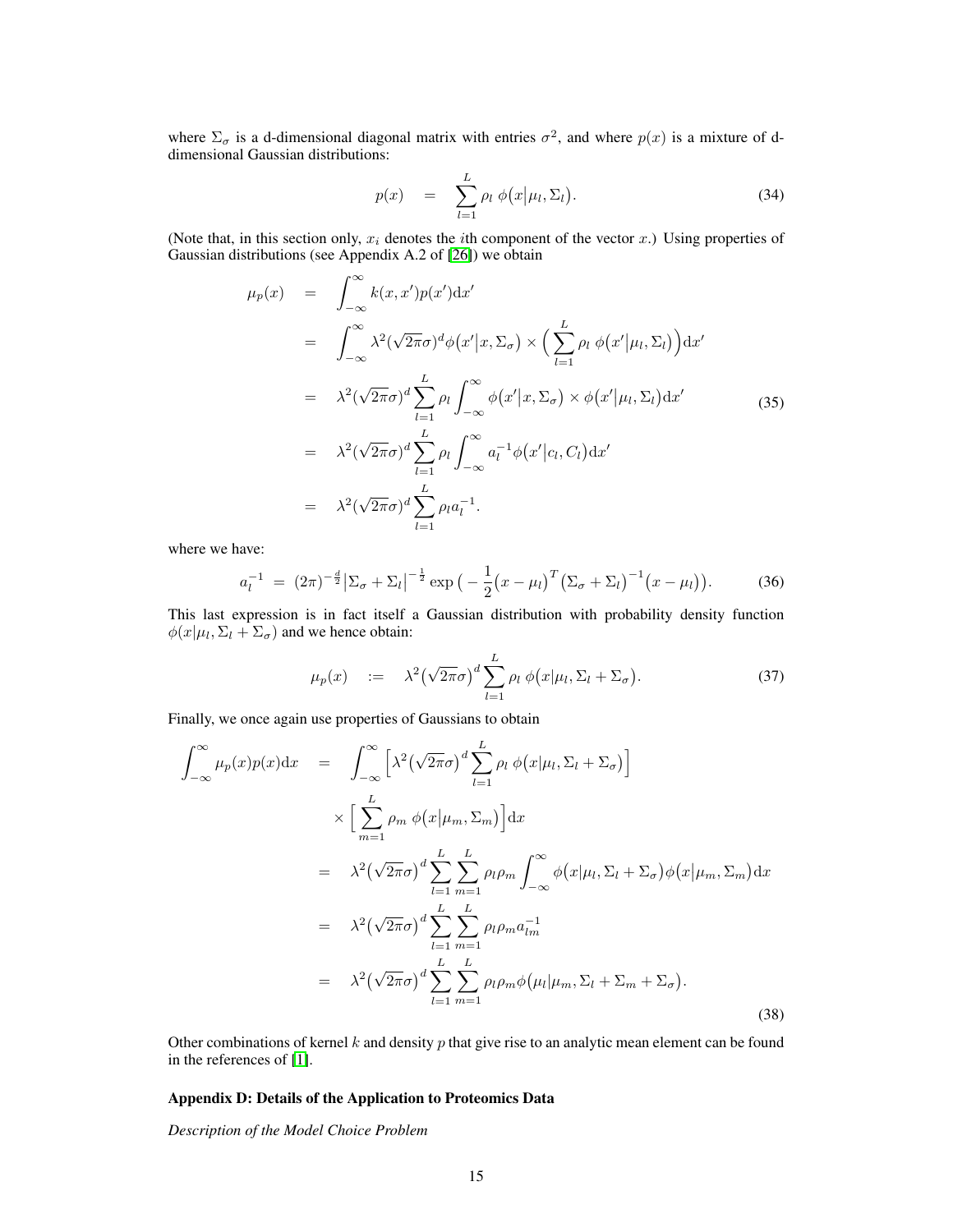The 'CheMA' methodology described in [\[19\]](#page-8-23) contains several elements that we do not attempt to reproduce in full here; in particular we do not attempt to provide a detailed motivation for the mathematical forms presented below, as this requires elements from molecular chemistry. For our present purposes it will be sufficient to define the statistical models  $\{M_i\}_{i=1}^m$  and to clearly specify the integration problems that are to be solved. We refer the reader to [\[19\]](#page-8-23) and the accompanying supplementary materials for a full biological background.

Denote by D the dataset containing normalised measured expression levels  $y_S(t_j)$  and  $y_S^*(t_j)$  for, respectively, the unphosphorylated and phosphorylated forms of a protein of interest ('substrate') in a longitudinal experiment at time  $t_j$ . In addition  $D$  contains normalised measured expression levels  $y_{E_i}^*(\overline{t_j})$  for a set of possible regulator kinases ('enzymes', here phosphorylated proteins) that we denote by  $\{E_i\}$ .

An important scientific goal is to identify the roles of enzymes (or 'kinases') in protein signaling; in this case the problem takes the form of variable selection and we are interested to discover which enzymes must be included in a model for regulation of the substrate  $S$ . Specifically, a candidate model  $M_i$  specifies which enzymes in the set  $\{E_i\}$  are regulators of the substrate S, for example  $M_3 = \{E_2, E_4\}$ . Following [\[19\]](#page-8-23) we consider models containing at most two enzymes, as well as the model containing no enzymes.

Given a dataset  $D$  and model  $M_i$ , we can write down a likelihood function as follows:  $\mathbf{r}$ 

<span id="page-15-0"></span>
$$
L(\theta_i, M_i) = \prod_{n=1}^N \phi \left( \frac{y_S^*(t_{n+1}) - y_S^*(t_n)}{t_{n+1} - t_n} \left| \frac{-V_0 y_S^*(t_n)}{y_S^*(t_n) + K_0} + \sum_{E_j \in M_i} \frac{V_j y_{E_j}^*(t_n) y_S(t_n)}{y_S(t_n) + K_j}, \sigma_{\text{err}}^2 \right. \right). \tag{39}
$$

Here the model parameters are  $\theta_i = \{K, V, \sigma_{\text{err}}\}$ , where  $(K)_j = K_j$ ,  $(V)_j = V_j$ ,  $\phi$  is the normal p.d.f. and the mathematical forms arise from the Michaelis-Menten theory of enzyme kinetics. The  $V_j$  are known as 'maximum reaction rates' and the  $K_j$  are known as 'Michaelis-Menten parameters'. This is classical chemical notation, not to be confused with the kernel matrix from the main text. The final parameter  $\sigma_{\text{err}}$  defines the error magnitude for this 'approximate gradient-matching' statistical model.

The prior specification proposed in [\[19\]](#page-8-23) and followed here is

$$
K \sim \phi_T(K|1, 2^{-1}I), \tag{40}
$$

$$
\sigma_{\rm err} | K \sim p(\sigma_{\rm err}) \propto 1/\sigma_{\rm err}, \tag{41}
$$

$$
V|K, \sigma \sim \phi_T(V|1, N\sigma_{err}^2(X(K)^T X(K))^{-1}), \qquad (42)
$$

where  $\phi_T$  denotes a Gaussian distribution, truncated so that its support is  $[0, \infty)$  (since kinetic parameters cannot be non-negative). Here  $X(K)$  is the design matrix associated with the linear regression that is obtained by treating the K as known constants; we refer to [\[19\]](#page-8-23) for further details.

Due to its careful design, the likelihood in Eqn. [39](#page-15-0) is partially conjugate, so the following integral can be evaluated in closed form:

$$
L(\mathbf{K}, M_i) = \int_0^\infty \int_0^\infty L(\theta_i, M_i) p(\mathbf{V}, \sigma_{\text{err}} | \mathbf{K}) \, d\mathbf{V} \, d\sigma_{\text{err}}.
$$
\n(43)

The numerical challenge is then to compute the integral

$$
L(M_i) = \int_0^\infty L(\mathbf{K}, M_i) p(\mathbf{K}) \mathrm{d}\mathbf{K},\tag{44}
$$

for each candidate model  $M_i$ . Depending on the number of enzymes in model  $M_i$ , this will either be a 1-, 2- or 3-dimensional numerical integral. Whilst such integrals are not challenging to compute on a per-individual basis, the nature of the application means that the values  $L(M_i)$  will be similar for many candidate models and, when the number of models is large, this demands either a very precise calculation per model or a careful quantification of the impact of numerical error on the subsequent inferences (i.e. determining the MAP estimate). It is this particular issue that motivates the use of probabilistic numerical methods.

*Description of the Computational Problem*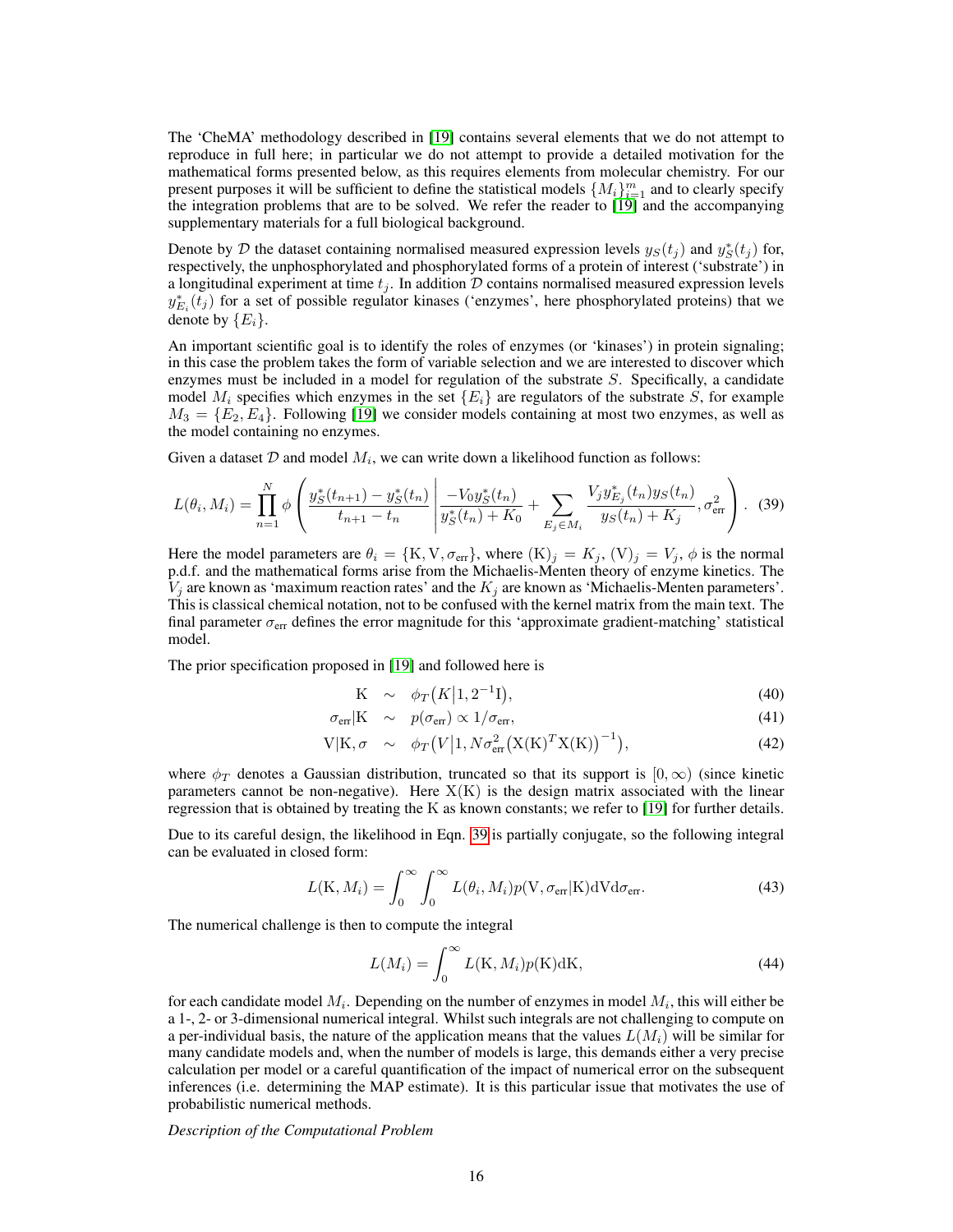We need to compute integrals of functions with domain  $\mathcal{X} = [0, \infty)^d$  where  $d \in \{1, 2, 3\}$  and the sampling distribution  $p(x)$  takes the form  $\phi_T(x|1, 2^{-1}I)$ . The test function  $f(x)$  corresponds to  $L(K, M_i)$  with  $x = K$ . This is given explicitly by the g-prior formulae as:

$$
L(\mathbf{K}, M_i) = \frac{1}{(2\pi)^{N/2}} \frac{1}{(N+1)^{d/2}} \Gamma\left(\frac{N}{2}\right) b_N^{-\frac{N}{2}},
$$
\n(45)

$$
b_N = \frac{1}{2} \left( \mathbf{Y}^T \mathbf{Y} + \frac{1}{N} \mathbf{1}^T \mathbf{X}^T \mathbf{X} \mathbf{1} - \mathbf{V}_N^T \Omega_N \mathbf{V}_N \right), \tag{46}
$$

$$
V_N = \Omega_N^{-1} \left( \frac{1}{N} X^T X 1 + X^T Y \right), \tag{47}
$$

$$
\Omega_N = \left(1 + \frac{1}{N}\right) \mathbf{X}^T \mathbf{X},\tag{48}
$$

$$
(\mathbf{Y})_n = \frac{y_S^*(t_{n+1}) - y_S^*(t_n)}{t_{n+1} - t_n},\tag{49}
$$

(50)

where for clarity we have suppressed the dependence of X on K. For the Frank-Wolfe Bayesian Quadrature algorithm, we require that the mean element  $\mu_p$  is analytically tractable and for this reason we employed the exponentiated-quadratic kernel with length scale  $\lambda$  and width scale  $\sigma$  parameters:

$$
k(x, x') = \lambda^2 \exp\left(-\frac{\sum_{i=1}^d (x_i - x'_i)^2}{2\sigma^2}\right).
$$
 (51)

For simplicity we focussed on the single hyper-parameter pair  $\lambda = \sigma = 1$ , which produces:

$$
\mu_p(x) = \int_0^\infty k(x, x') p(x') \mathrm{d}x' \tag{52}
$$

$$
= \int_0^\infty \exp\left(-\sum_{i=1}^d (x_i - x_i')^2\right) \phi_T(x'|1, 2^{-1}I) dx'
$$
 (53)

$$
= 2^{-d/2} (1 + erf(1))^{-d} \prod_{i=1}^{d} exp \left(-\frac{(x_i - 1)^2}{2}\right) \left(1 + erf\left(\frac{x_i + 1}{\sqrt{2}}\right)\right), \quad (54)
$$

where  $\phi_T$  is the p.d.f. of the truncated Gaussian distribution introduced above and erf is the error function. To compute the posterior variance of the numerical error we also require the quantity:

$$
\int_0^\infty \int_0^\infty k(x, x') p(x) p(x') dx dx' = \int_0^\infty \mu_p(x) p(x) dx = \begin{cases} 0.629907... & \text{for } d = 1\\ 0.396783... & \text{for } d = 2\\ 0.249937... & \text{for } d = 3 \end{cases}
$$
 (55)

which we have simply evaluated numerically. We emphasise that principled approaches to hyperparameter elicitation are an important open research problem that we aim to address in a future publication (see discussion in the main text). The values used here are scientifically reasonable and serve to illustrate key aspects of our methodology.

FWBQ provides posterior distributions over the numerical uncertainty in each of our estimates for the marginal likelihoods  $L(M_i)$ . In order to propagate this uncertainty forward into a posterior distribution over posterior model probabilities (see Figs. 3 in the main text and [S2](#page-6-0) below), we simply sampled values  $L(M_i)$  from each of the posterior distributions for  $L(M_i)$  and used these samples values to construct posterior model probabilities  $\hat{L}(M_i)/\sum_j \hat{L}(M_j)$ . Repeating this procedure many times enables us to sample from the posterior distribution over the posterior model probabilities (i.e. two levels of Bayes' theorem). This provides a principled quantification of the uncertainty due to numerical error in the output of our primary Bayesian analysis.

#### *Description of the Data*

The proteomic dataset  $D$  that we considered here was a subset of the larger dataset provided in [\[19\]](#page-8-23). Specifically, the substrate  $S$  was the well-studied 4E-binding protein 1 (4EBP1) and the enzymes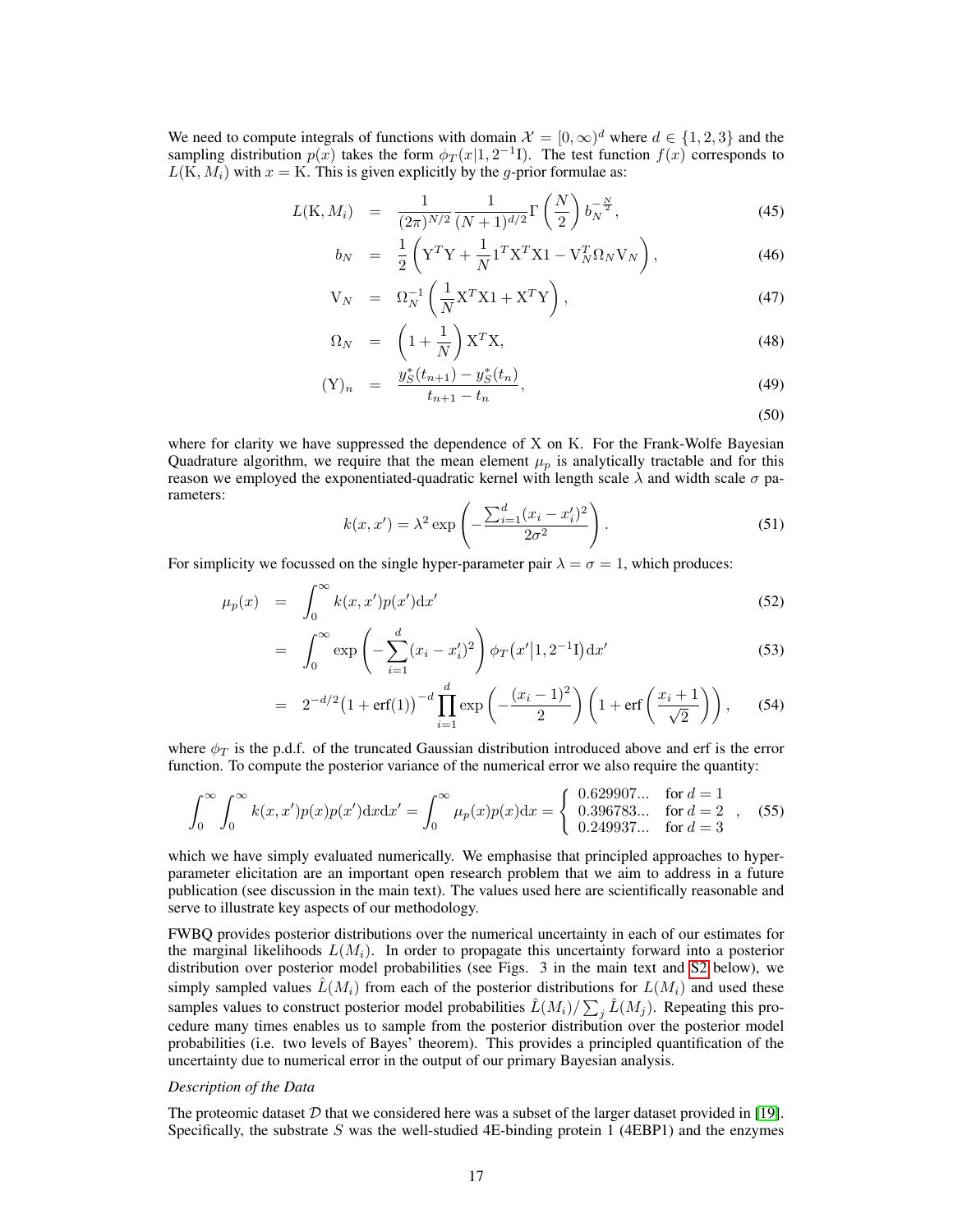$E_i$  consisted of a collection of key proteins that are thought to be connected with 4EBP1 regulation, or at least involved in similar regulatory processes within cellular signalling. Full details, including experimental protocols, data normalisation and the specific choice of measurement time points are provided in the supplementary materials associated with [\[19\]](#page-8-23).

For this particular problem, biological interest arises because the data-generating system was provided by breast cancer cell lines. As such, the textbook description of 4EBP1 regulation may not be valid and indeed it is thought that 4EBP1 dis-regulation is a major contributing factor to these complex diseases (see [\[30\]](#page-9-3)). We do not elaborate further on the scientific rationale for model-based proteomics in this work.



Figure S1: Comparison of quadrature methods on the proteomics dataset. *Left:* Value of the MMD<sup>2</sup> for FW (black), FWLS (red), FWBQ (green), FWLSBQ (orange) and SBQ (blue). Once again, we see the clear improvement of using Bayesian Quadrature weights and we see that Sequential Bayesian Quadrature improves on Frank-Wolfe Bayesian Quadrature and Frank-Wolfe Line-Search Bayesian Quadrature. *Right:* Empirical distribution of weights. The dotted line represent the weights of the Frank-Wolfe algorithm with line search, which has all weights  $w_i = 1/n$ . Note that the distribution of Bayesian Quadrature weights ranges from −17.39 to 13.75 whereas all versions of Frank-Wolfe have weights limited to  $[0, 1]$  and have to sum to 1.



Figure S2: Quantifying numerical error in a model selection problem. Marginalisation of model parameters necessitates numerical integration and any error in this computation will introduce error into the reported posterior distribution over models. Here FWBQ is used to model this numerical error explicitly. *Left*: At  $n = 50$  design points the uncertainty due to numerical error prevents us from determining the true MAP estimate. *Right*: At  $n = 200$  design points, models 16 and 26 can be better distinguished as the uncertainty due to numerical error is reduced (model 26 can be seen to be the MAP estimate, although some uncertainty about this still remains even at this value of  $n$ , due to numerical error).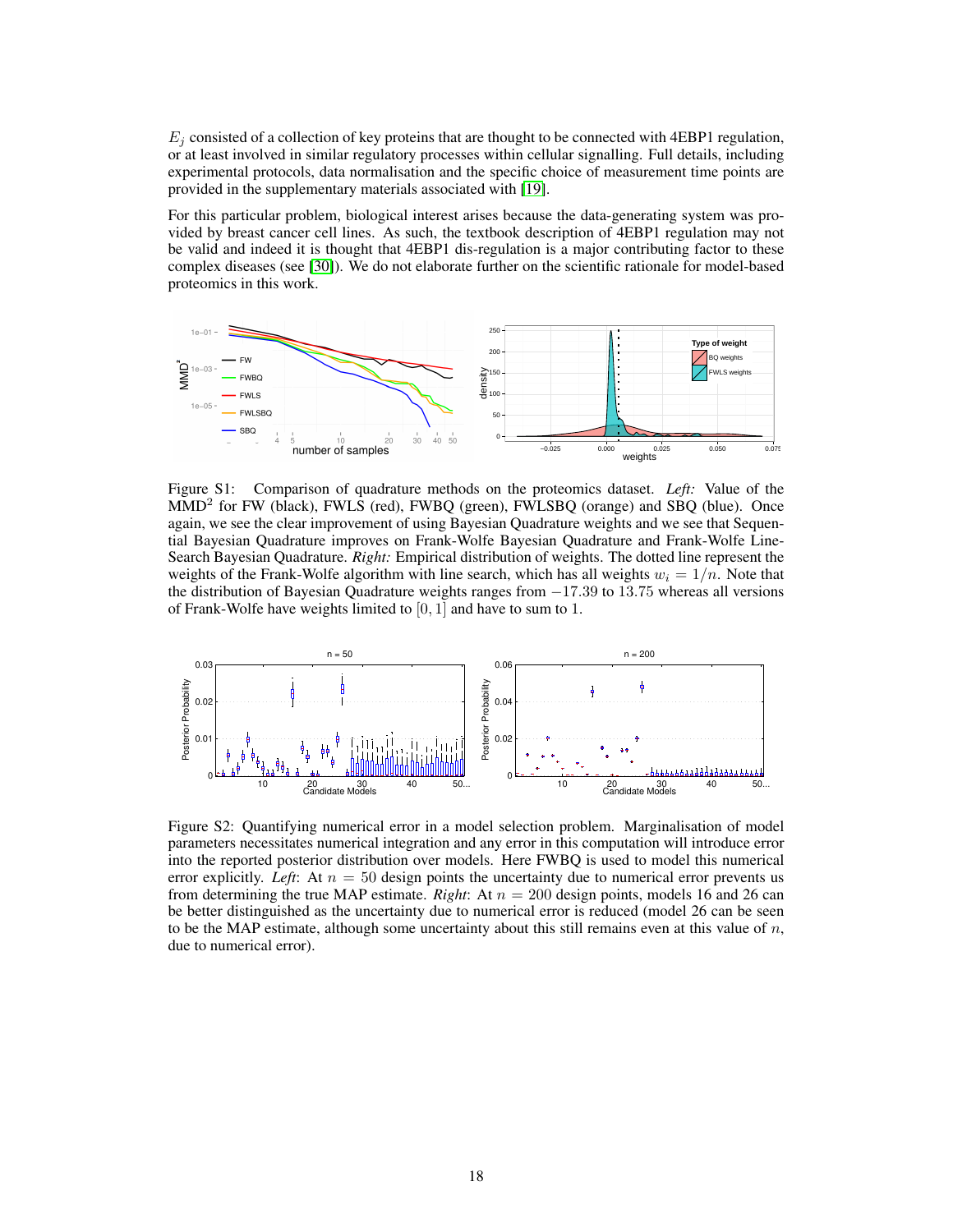#### Appendix E: FWBQ algorithms with Random Fourier Features

In this section, we will investigate the use of random Fourier features (introduced in [\[25\]](#page-8-25)) for the FWLS and FWLSBQ algorithms. An advantage of using this type of approximation is that the cost of manipulating the Gram matrix, and in particular of inverting it, goes down from  $\mathcal{O}(n^3)$  to  $\mathcal{O}(nD^2)$  for some user-defined constant D which controls the quality of approximation. This could make Bayesian Quadrature more competitive against other integration methods such as MCMC or QMC. Furthermore, the kernels obtained using this method lead to finite-dimensional RKHS, which therefore satisfy the assumptions required for the theory in this paper to hold. This will be the aspect that we will focus on. In particular, we will show empirically that exponential convergence may be possible even when the RKHS is infinite-dimensional.

We will re-use the 20-component mixture of Gaussians example with  $d = 2$  from our simulation studies, but using instead a random Fourier approximation of the exponentiated-quadratic (EQ) kernel  $k(x, x') := \overline{\lambda}^2 \exp(-\frac{1}{2\sigma^2} \|x - x'\|_2^2)$  with  $(\lambda, \sigma) = (1, 0.8)$  and  $M = 10000$ .

Following Bochner's theorem, we can always express translation invariant kernels in Fourier space:

$$
k(x, x') = \int_{\mathcal{W}} g(w) \exp (jw(x - x')) dw = \mathbb{E} \Big[ \exp (jw^T x) \exp (jw^T x') \Big] \tag{56}
$$

where  $w \sim g(w)$  for  $g(w)$  being the Fourier transform of the kernel. One can then use a Monte Carlo approximation of the kernel's Fourier expression with  $D$  samples whenever  $g$  is a p.d.f.. Our approximated kernel will then lead to a  $D$ -dimensional RKHS and will be given by:

$$
k(x, x') \approx \frac{1}{D} \sum_{j=1}^{D} z_{w_j, b_j}(x) z_{w_j, b_j}(x') = \hat{k}_D(x, x')
$$
 (57)

where  $z_{w_j,b_j}(x) = \sqrt{2}\cos(w_j^T x + b_j)$  and  $b_j \sim [0,2\pi]$  uniformly. Random Fourier features approximations are unbiased and, in the specific case of a d-dimensional EQ kernel with  $\lambda = 1$ , we have to samples from the following Fourier transform:

$$
g(w) = \left(\frac{2\pi}{\sigma^2}\right)^{-\frac{d}{2}} \exp\left(-\frac{\sigma^2 \|w\|_2^2}{2}\right)
$$
 (58)

which is a  $d$ -dimensional Gaussian distribution with zero mean and covariance matrix with all diagonal elements equal to  $(1/\sigma^2)$ .

The impact on the MMD from the use of random Fourier features to approximate the kernel for both the FWLS and FWLSBQ algorithms is demonstrated in Figure [S3.](#page-7-0) In this example, the quadrature rule uses the kernel with random features but the MMD is calculated using the original  $H$ -norm. The reason for using this  $H$ -norm is to have a unique measure of distance between points which can be compared.

Clearly, we once again have that the rate of convergence of the FWLSBQ is much faster than FWLS when using the exact kernel. The same phenomena is observed for the method with high number of random features ( $D = 5000$ ). This suggests that both the choice of design points and the calculation of the BQ weights is not strongly influenced by the approximation. It is also interesting to notice that the rates of convergence is very close for the exact and  $D = 5000$  methods (at least when n is small), potentially suggesting that exponential convergence is possible for the exact method. This is not so surprising in itself since using a Gaussian kernel represents a prior belief that the integrand of interest is very smooth, and we can therefore expect fast convergence of the method.

However, in the case with a smaller number of random features is used  $(D = 1000)$ , we actually observe a very poor performance of the method, which is mainly due to the fact that the weights are not well approximated anymore.

In summary, the experiments in this section suggest that the use of random features is a potential alternative for scaling up Bayesian Quadrature, but that one needs to be careful to use a high enough number of features. The experiments also give hope of having very similar convergence for infinitedimensional and finite-dimensional spaces.